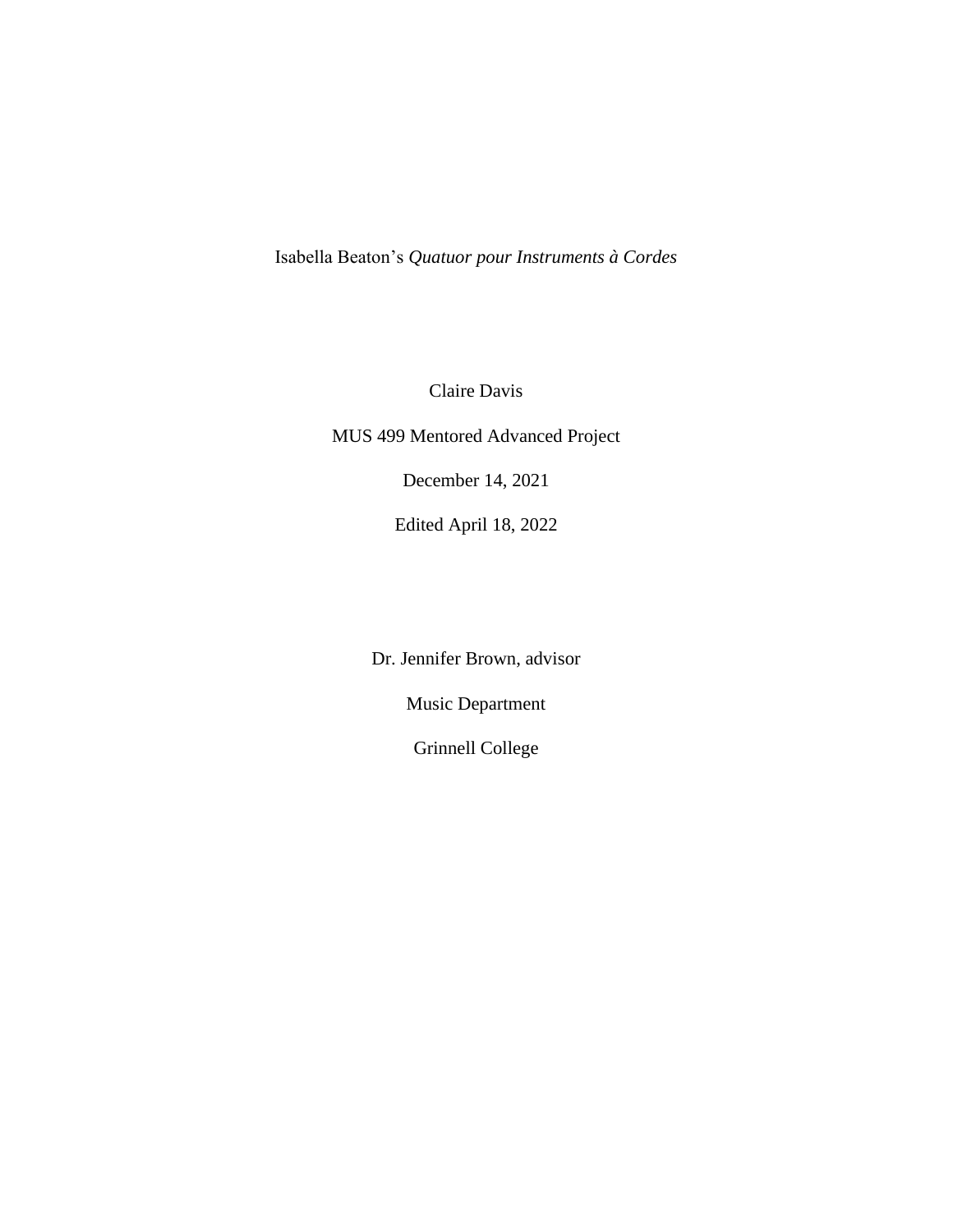# **Table of Contents**

| Preface                          | 3              |
|----------------------------------|----------------|
| Introduction                     | $\overline{4}$ |
| The Editions                     | 8              |
| Sources                          | 9              |
| <b>Editorial Policy</b>          | 10             |
| <b>Critical Notes</b>            | 11             |
| <b>Bibliography</b>              | 27             |
| Appendix I: Scanned Sources      |                |
| A. Published Score               |                |
| <b>B.</b> Published Parts        |                |
| C. Autograph Score & Parts       |                |
| Appendix II: Critical Edition    |                |
| Appendix III: Performing Edition |                |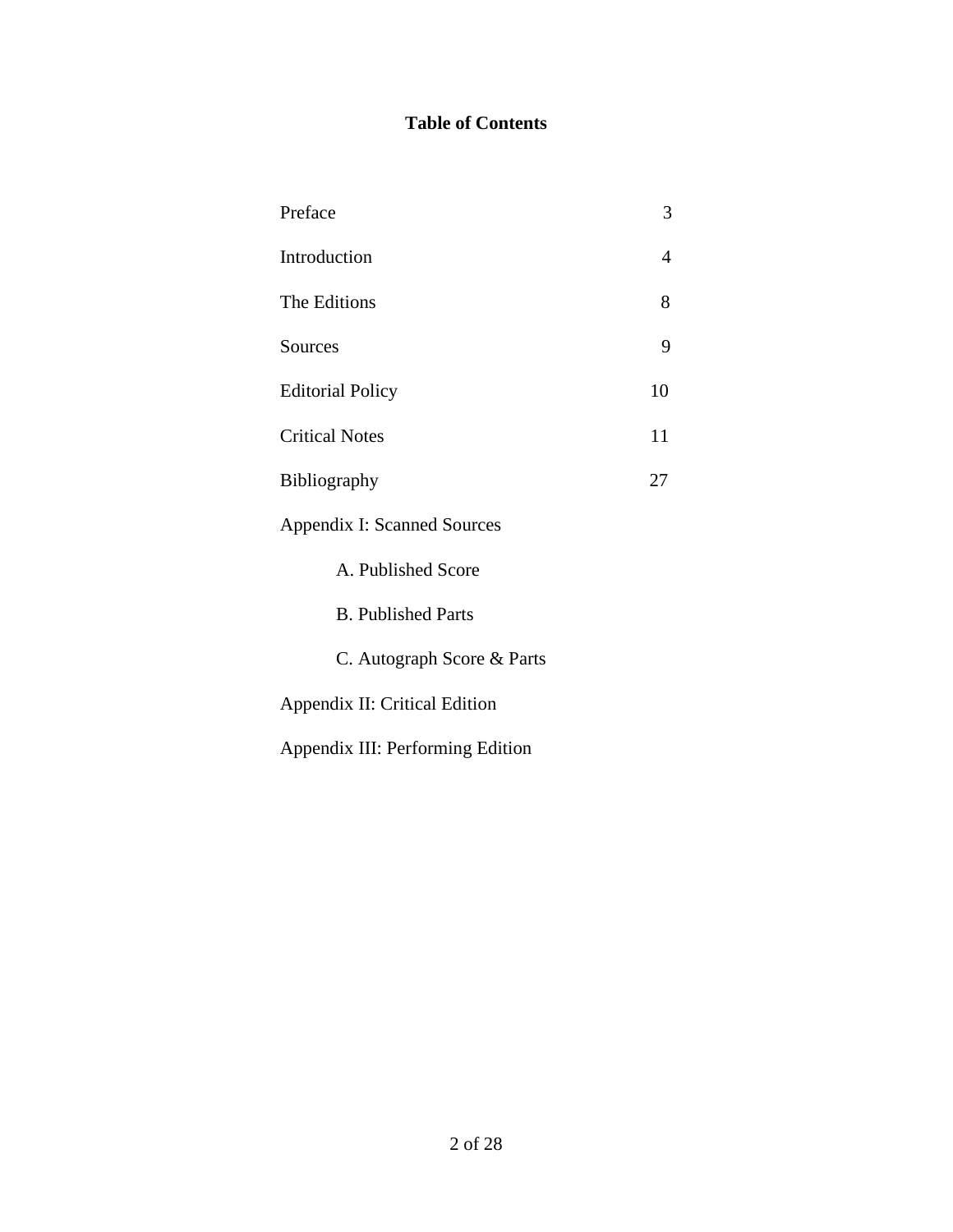#### **Preface**

In a way, this project began in the spring of 2019, when a colleague of mine at Drake Community Library, Liz Cabelli, showed me historian Dan Kaiser's recent blog post about Isabella Beaton and suggested that I could research her further. It was a fascinating article, and I was intrigued by Beaton; but it being the middle of the semester, I was unable to give more time to it. Then in the summer of 2021, Kay Doyle, a relative of Beaton, contacted Drake Community Library Archives, the Grinnell Historical Museum, and Grinnell College Special Collections and Archives about donating her family's collection of Beaton's music manuscripts, correspondence, other papers, books, and performance dresses. Both I and the collection arrived in Grinnell that August, and inventory began in September.

For me, however, it was a more tenuous path to choosing to study Beaton. Early in the summer I wavered, influenced by the biases in my field—confronting questions such as, "But do you know if she is *worth* studying?"—which had become engrained in my own personal biases. With the encouragement of friends and family, I worked to reject such ideas and celebrated the exciting opportunity to study a woman musician and a Grinnell College alum. With this project, including both Critical and Performing Editions of Beaton's *Quatuor pour Instruments à Cordes*, I affirm the value of studying Beaton, question academic hierarchies, and encourage readers and performers to think critically about how and why we attribute value to artists, past and present.

I would like to thank Kay Doyle for donating her family's collection and presenting me with the opportunity to study Beaton's papers; historian Dan Kaiser for his foundational research on Beaton and his support for my own research; my Service-Learning Work Study supervisor Monique Shore and Library Assistant Liz Cabelli for connecting me with this research opportunity, and for their encouragement and excitement through every step; Special Collections Librarian and Archivist of the College Chris Jones, Library Special Collections and Archives Assistant Allison Haack, Librarian Laura Michaelson, and Hannah Beshey for including me in the processing of the Isabella Beaton Papers, hosting my research, and scanning sources; Drake Community Library, Grinnell College Special Collections and Archives, and Grinnell Historical Museum for giving the Beaton Papers a new home; Professor Jennifer Brown for advising me; Professor Jee-Weon Cha and Aidan Danbury for discussing the theory of the *Quartet* with me; and last but very far from least, my family and friends for encouraging and supporting me.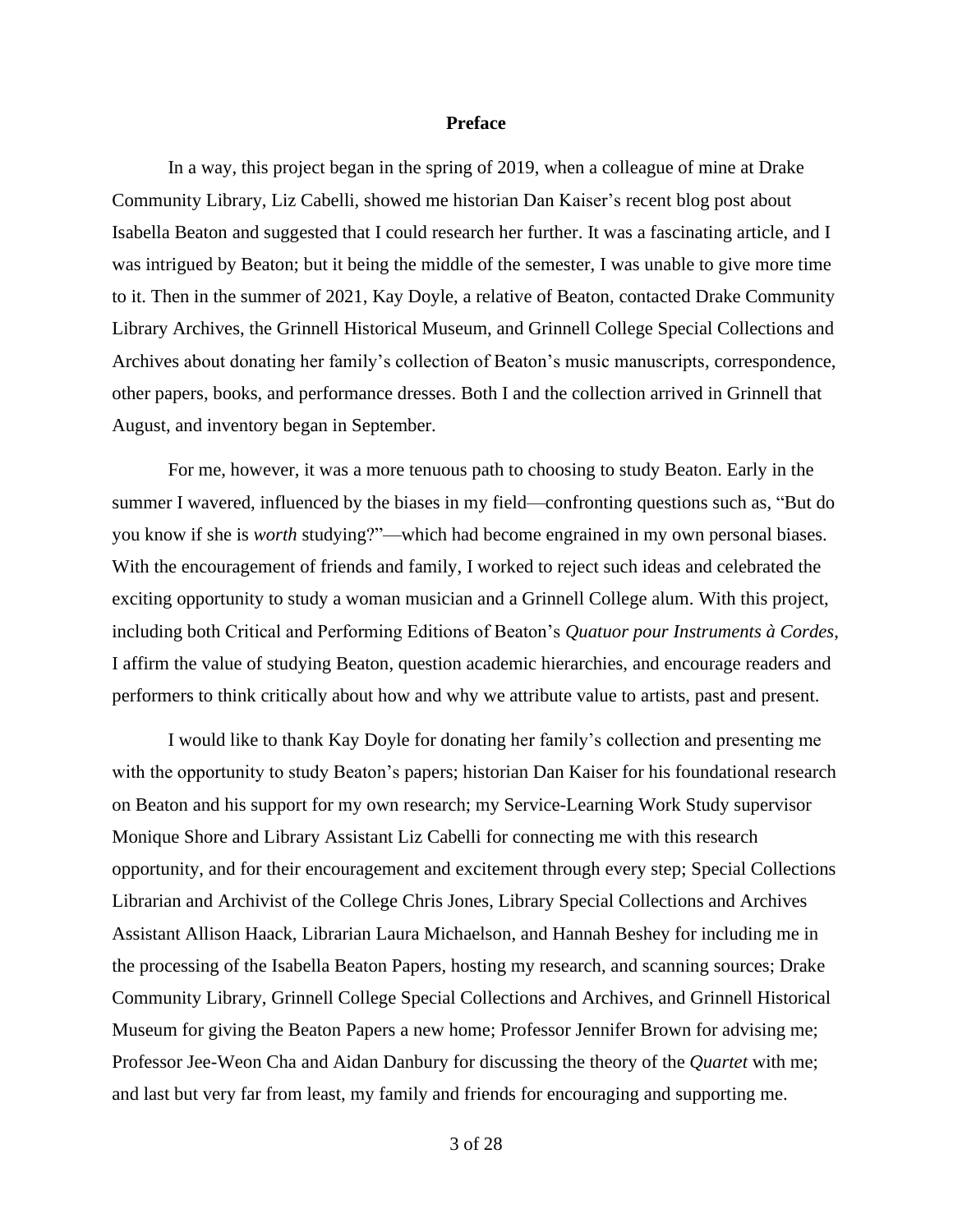### **Introduction**

#### Isabella Beaton

"A conspicuous figure in the musical life of Cleveland, Ohio," Isabella Beaton was born and died in Grinnell, Iowa.<sup>1</sup> During her life (1870-1929), she was a pianist, composer, organist, vocalist, violinist, educator, and administrator. <sup>2</sup> Of particular interest to those in Grinnell is the fact that she graduated from the Iowa Conservatory of Music—part of Iowa (Grinnell) College until about 1903—with a degree in Piano, Voice Culture, Harmony, and History (class of 1890).<sup>3</sup> Historian Dan Kaiser has already done foundational research on her biography, and I encourage readers to visit his detailed article on Beaton's life, particularly her career as a recitalist.

After working in Harlan, Iowa as an organist and choir director, a bequest from her maternal grandfather enabled her to study in Europe (1894-1899). She studied piano with German pianists Emma Koch and Moritz Moszkowski, and composition with Moszkowski and American composer Otis Bardwell Boise. She first studied in Berlin, Germany; when Moszkowski moved to Paris, France in 1897, she also relocated there. When Beaton returned to the United States in 1899, she moved in with her aunt, Ruth Hubbard, in Cleveland, Ohio. That same year, she joined the teaching staff of Cleveland School of Music, and in 1910 she incorporated her own school, the Beaton School of Music.<sup>4</sup>

For almost 20 years after her return to the U.S., Beaton maintained an impressive performance schedule.<sup>5</sup> In 1909, Beaton advertised herself as a pianist-composer.<sup>6</sup> While she devoted a significant part of her time to concertizing, composition appears to have been for what she became best known. Following multiple performances of her *Scherzo for Orchestra*, the

<sup>1</sup> Paul E. Teichert, "Miss Isabella Beaton's Letters of Recommendation, Press Notices, and other valuable documents. Copies," ed. Isabella Beaton, The Isabella Beaton Papers, Grinnell College Special Collections and Archives, 6. "Miss Isabella Beaton Passes," *Grinnell Herald*, 23 January 1929, Drake Community Library Archive Obituaries. "Funeral Rites Miss Isabella Beaton, Tues," *Grinnell Register*, 24 January 1929, Drake Community Library Archive Obituaries.

<sup>2</sup> Daniel Kaiser, "Isabella Beaton, 'Queen Among Musicians!,'" *Grinnell Stories*, accessed 22 November 2021.

<sup>&</sup>lt;sup>3</sup> Thanks to Grinnell College Special Collections and Archives staff for research assistance. Grinnell College Catalogs, Grinnell College Special Collections and Archives. The Isabella Beaton Papers.

<sup>4</sup> Kaiser. The Cleveland School of Music was founded in 1884 by Alfred Arthur, who directed until his death in 1918. A book published in 1889 called the school "highly successful," noting that it presented about 50 recitals each year. See bibliography for Edward John FitzPatrick, Jr. and *A Hundred Years of Music in America*. *<sup>5</sup>* Kaiser.

*<sup>6</sup>* Kaiser.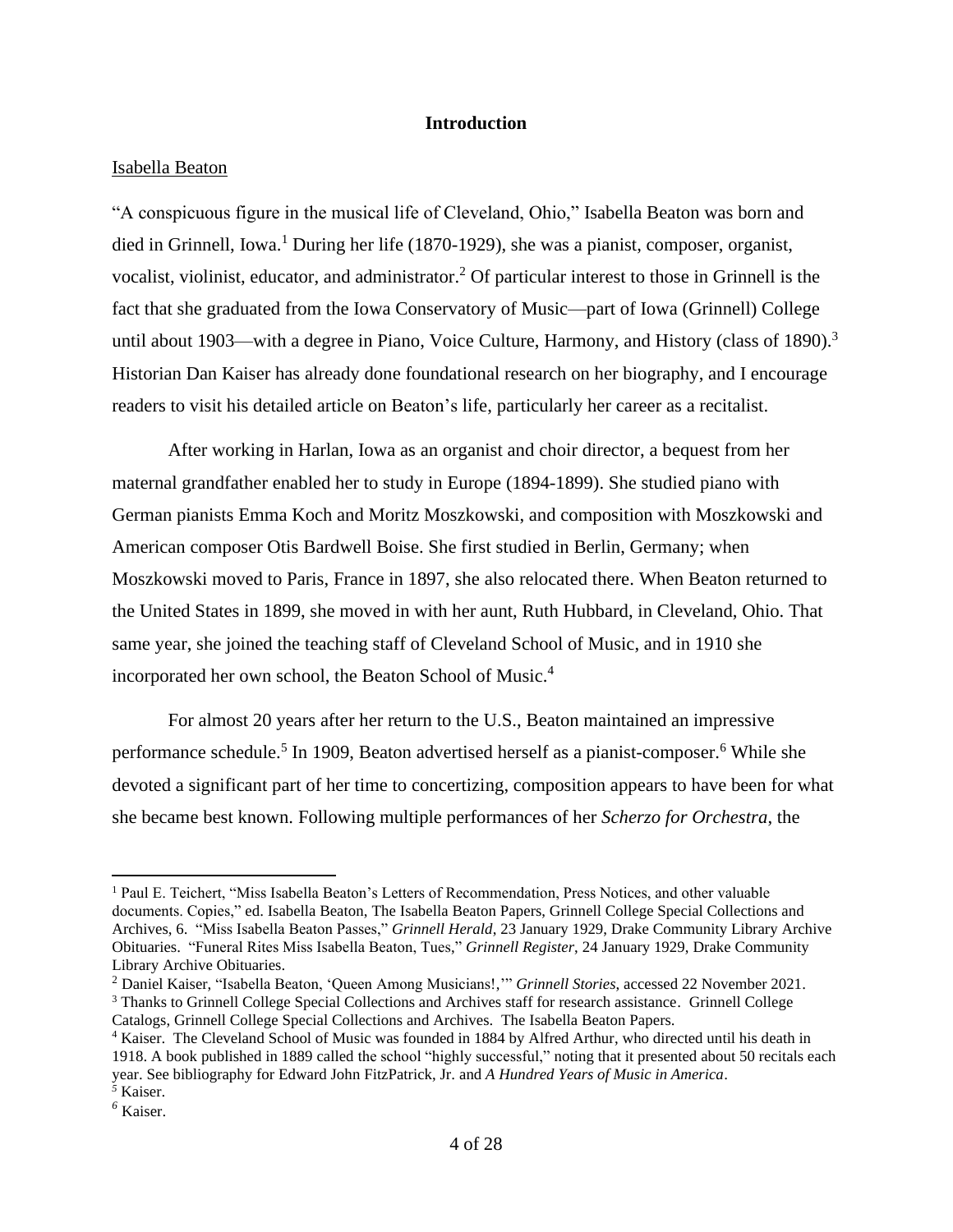*Cedar Falls Gazette* wrote in 1906 that "with the exception of Mrs. [Amy] Beach of Boston, Miss Beaton is the only woman in the United States whose work has been recognized and publically [*sic*] performed by the leading orchestras of the country."<sup>7</sup> It was telling that the newspaper identified Beaton primarily as a composer. This comment aligns with the trend among 19<sup>th</sup>-century American and European women who usually found more professional potential in composition than in performance.<sup>8</sup>

As Kaiser has observed, though Beaton received praise for her work, it was most often lukewarm, and I have not seen evidence that led to the support that was necessary for professional viability, such as commissions or regular performance of her compositions.<sup>9</sup> For example, in a 1909 written piece reviewing Beaton's accomplishments, Paul E. Teichert wrote, "as a composer Miss Beaton has achieved success. Her compositions are known… Some of her piano compositions are used for teaching purposes in several American colleges and universities, among them the Oberlin Conservatory."<sup>10</sup> With such vague statements about Beaton's "success" and the fact that her work was "known," the reference to Oberlin Conservatory does little to ameliorate the suggestion that Beaton lacked active professional opportunities.

What is critical to acknowledge is that this hollow praise formed a recurring pattern and was strong evidence of the assumptions made about her and the social structures placed on her as a woman composer. Beyond her socio-geographical disadvantage as a Midwesterner—her contacts beyond her home region were limited—social structures circumscribed Beaton based on her gender identity. In contrast to the wealthy and well-connected pianist-composer Amy Beach, for example, Beaton did not have the social or financial resources to surmount the gendered obstacles that defined the scope of her professional potential.<sup>11</sup> Even as her skill was recognized, the tone of the praise and the lack of follow-up indicate that her critics did not perceive her as a

<sup>7</sup> Kaiser.

<sup>8</sup> See Marcia J. Citron, "Women and the Lied, 1775-1850," in *Women Making Music: The Western Art Tradition, 1150-1950*, ed. Jane Bowers and Judith Tick (Chicago: University of Illinois, 1986); and Marian Wilson Kimber, "The 'Suppression' of Fanny Mendelssohn: Rethinking Feminist Biography," *19th -Century Music* 26, no. 2 (Fall 2002): 113-129.

<sup>&</sup>lt;sup>9</sup> Kaiser.

<sup>&</sup>lt;sup>10</sup> Teichert, The Isabella Beaton Papers, 7. Teichert wrote two pieces reviewing Beaton's accomplishments. Neither are dated in her notebook nor appear as letters, in contrast to other recommendations from which Beaton copied the letterhead. I have yet been unable to identify how Beaton knew Teichert, and it is unclear for what he produced the two pieces.

<sup>&</sup>lt;sup>11</sup> "Amy Marcy Beach," *Encyclopaedia Britannica*, last modified 1 September 2021.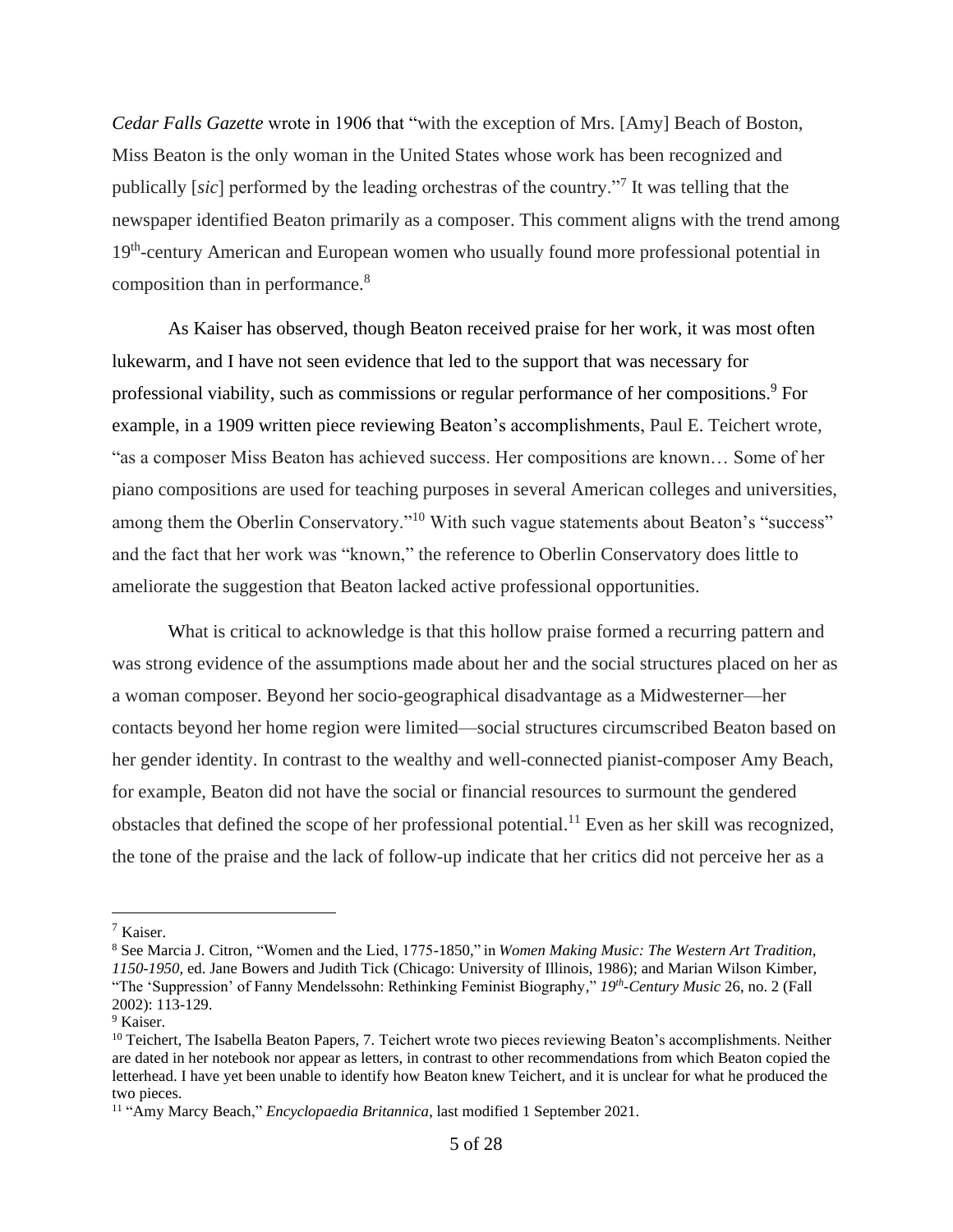professional composer and thus did not consider further work with her as a serious possibility because she was a woman.

Furthermore, as Kaiser has pointed out, Beaton's need to support her extended family was intense. Not only did she provide for them financially—a traditionally male role—but she also performed the traditional female role of caregiver for her aunt during several illnesses, including her final two-year decline. More needs to be acknowledged about the social structures that Beaton navigated and contended.

In the course of my research for this project, I have only skimmed the Isabella Beaton Papers, which is largely now in the Grinnell College Special Collections and Archives, and much remains to be explored. For example, items which would furnish substantial material for further study include her music manuscripts, her sheet music library (the inventory of which comprised the early period of my research), documents related to missionary societies and the Armenian Genocide in present-day Turkey, records of her repertoire and press notices, and records pertaining to the incorporation of the Beaton School of Music.

### *Quatuor pour Instruments à Cordes*

Beaton's *Quatuor pour Instrument à Cordes* was published in Paris around 1898-1899. <sup>12</sup> It was also called by its English translation, *Quartet for Stringed Instruments*, or by its tempo marking, *Allegro Scherzando*. I will refer to it as the *Quartet*.

Here and there the *Quartet* surfaces in publications and Beaton's papers. It appears to have been warmly received. Included in Beaton's papers is a notebook in which Beaton handcopied recommendation letters, press notices, and "other valuable documents," such as repertoire lists. In one such copy, she summarized the opinion of Mr. Frederic A. Stock on the *Quartet*: "Mr. Frederic A. Stock. the director of the Theodore Thomas Orchestra says among other criticisms of my work. in a letter of Sept 13.th., 1908... The little Allegro Scherzando for strings alone from the "Arlando [Orlando] Furioso" music he considers "a clean as well as clever bit of musical writing."<sup>13</sup> It is currently unknown what "the '[Orlando] Furioso' music" was; perhaps

<sup>12</sup> Kaiser.

<sup>13</sup> The Isabella Beaton Papers.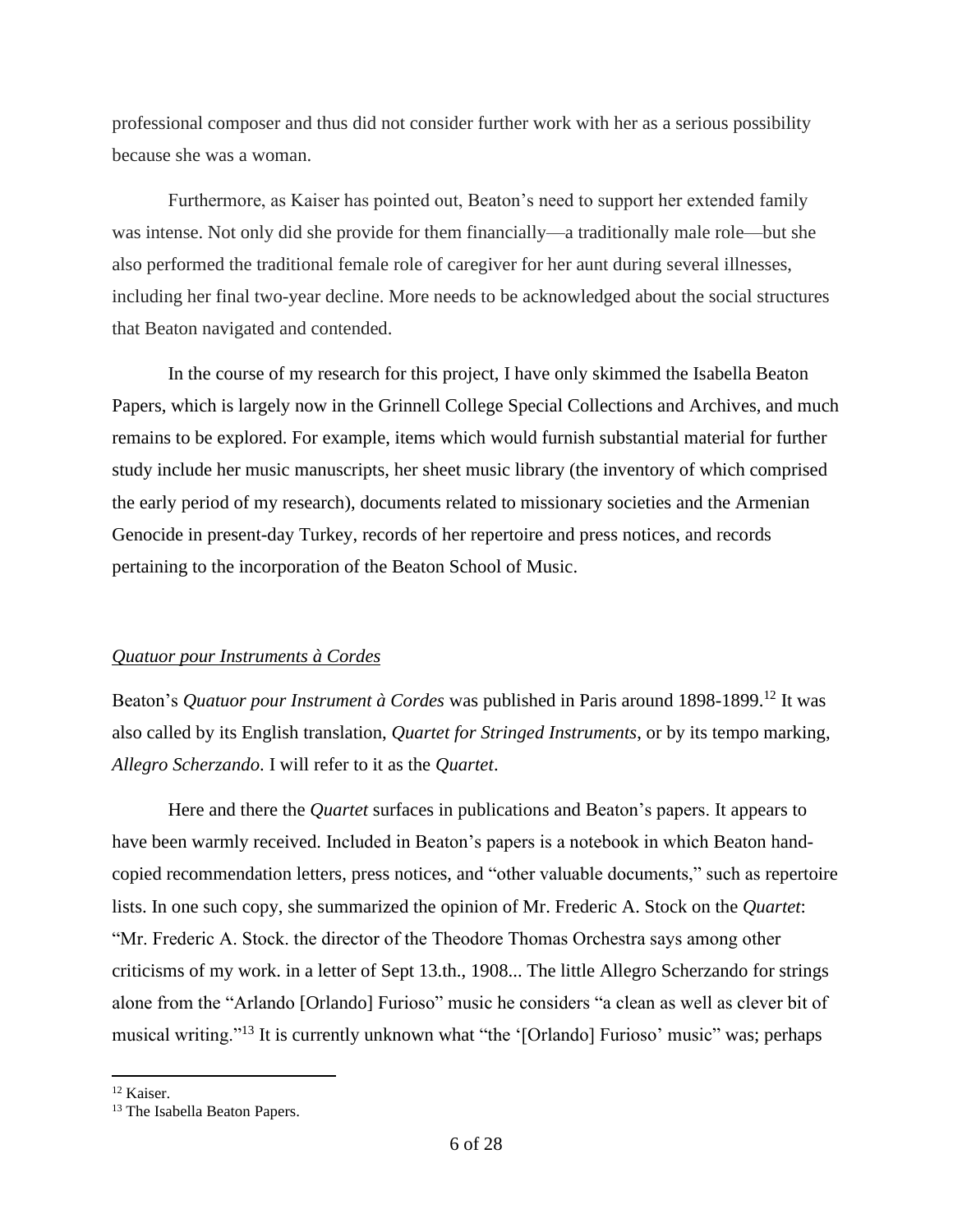Beaton referred to a larger music collection that she had composed, an anthology of multiple composers for which she had written, or a concert of music relating to the Renaissance poem written by Ludovico Ariosto.<sup>14</sup> Most likely, she referred to an anthology or a concert featuring multiple composers as she emphasized that Stock singled her out for praise. The Theodore Thomas Orchestra was a prominent ensemble at the time, so the support of its director would have been valuable for Beaton's career.<sup>15</sup> She may have copied Stock's comment for her recommenders' reference, as the exact quote appears in one of the written pieces by Paul E. Teichert.

Before referencing Stock's compliment, Teichert elaborated on the reputation of the *Quartet*: "Another of Miss Beaton's compositions is an 'Allegro Scherzando' for strings. Prof. Berthelier of the Paris Quartette, and the late Prof. Jacobson, of Chicago, spoke highly of it. The work was performed by the Decarie Quartette, of Montreal."<sup>16</sup> Beaton studied violin with Professor Berthelier while she was in Paris. Based on Teichert's summary of the *Quartet*'s performance history, it did not receive much support in the form of regular performances or concrete professional benefits. From this, I conclude that those who complimented her work did not intend to professionally collaborate further with Beaton.

However, the *Quartet* remained one of Beaton's more prominent works. In its obituary for Beaton, the *Grinnell Herald* mentioned "a Quartette for stringed instruments… published while she was in Paris. These and others of her compositions have been performed by some of the finest orchestras both in Europe and in America." <sup>17</sup> Additionally, *The Scarlet & Black* reported in 1923 that the Grinnell String Quartet played "Scherzo from Quartet for Strings" at one of their concerts. <sup>18</sup> If this was the same quartet, then the phrasing "Scherzo *from*" begs the question of whether the *Quartet* was or eventually became part of a larger piece. It is unlikely

<sup>15</sup> Lawrence Levine, "Two: The Sacralization of Culture," in *Highbrow/Lowbrow: The Emergence of Cultural Hierarchy in America* (Cambridge: Harvard University Press, 1990), ProQuest Ebook Central.

<sup>14</sup> Thanks to Dr. Jennifer Brown for her research assistance. "Ludovico Ariosto," *Encyclopaedia Britannica*, last modified 4 September 2021. Erik Sundquist, "Music from the Orlando Furioso (operas)," *Epics of Boiardo and Other Italian Others: A Resource Database On-line* (Columbia University), accessed 14 April 2022.

<sup>&</sup>lt;sup>16</sup> "Miss Isabella Beaton's Letters of Recommendation, Press Notices, and other valuable documents. Copies," The Isabella Beaton Papers, Grinnell College Special Collections and Archives, 8, 11, 14, 16. <sup>17</sup> *Grinnell Herald*.

<sup>&</sup>lt;sup>18</sup> Kaiser. According to John Nollen, former president of Grinnell College, the Grinnell String Quartet was established in 1907. Based on *The Scarlet & Black*'s archives, the quartet appeared in the newspaper from about 1905 to about 1961. See bibliography for John Nollen, 170.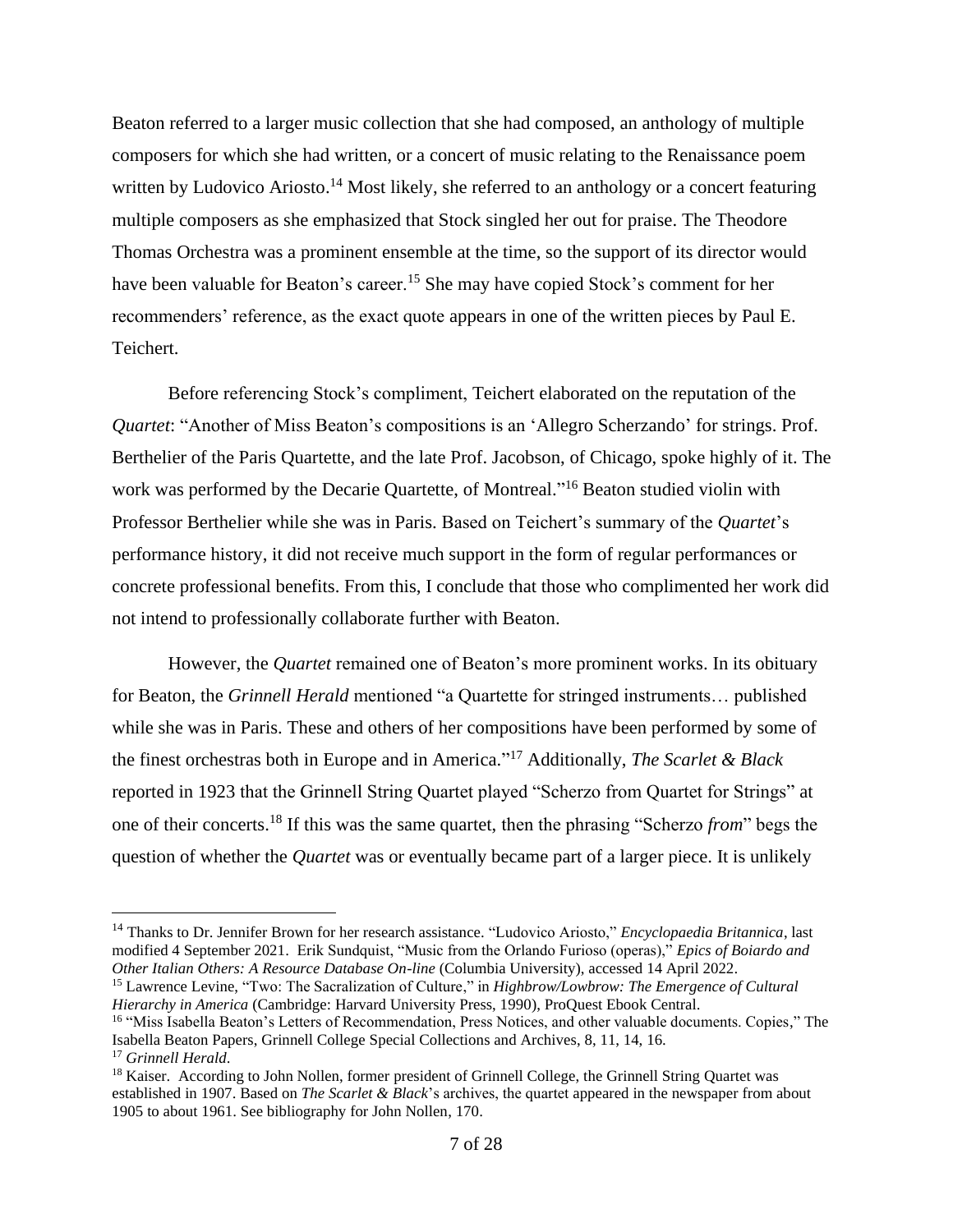that *The Scarlet & Black* meant Beaton's *Scherzo for Orchestra*, which as of 1905 had been performed by the Cincinnati Orchestra, the Emil Paur Orchestra, and the Cleveland Symphony.<sup>19</sup>

In composing the piece, Beaton used fugal writing, compound melody, and distant tonal relationships.<sup>20</sup> These distant tonal relationships are best explained by PLR (neo-Riemannian) theory.<sup>21</sup> Measures 29, 84, and 101 are notable examples of this. The chromaticism and dissonance from passing tones are also striking characteristics of the *Quartet*. The surface chromaticism is featured in the fugal subject and in measures 83, 85, 91, and 93, when Beaton holds a delightful dissonance with alternating seconds. Measures 31, 35, 41, 86, and 87 also stand out for the passing tones which form seconds with the prevailing chord and create significant unexpected dissonance.

## **The Editions**

I have prepared Critical and Performing Editions of Beaton's *Quartet*. The Critical Edition is a scholarly edited compilation of the nine sources we have for the *Quartet*. The Performing Edition follows the Critical Edition. It is meant to serve performers and includes my suggestions for bowings, dynamics, and articulation.

As James Grier wrote, "when the sources transmit genuine ambiguity… we must recognize the futility of appealing to… intentions."<sup>22</sup> There are plenty of ambiguities among the published and autograph sources of Beaton's quartet. Thus my goal in the Critical Edition was not to "objectively" reproduce what Beaton intended from a single source, but to compare sources and make a judgement about what Beaton most likely expected to publish based on consistencies among the parts and my knowledge as a string player. With this in mind, and given that the autographs do not appear to have been the final version, I chose to use the published score (**PS**) as my principal source. Conforming to notation tendencies (particularly in the case of slurs) and parallel phrases elsewhere in the piece was my primary consideration. Where there

<sup>&</sup>lt;sup>19</sup> Letter by Beaton, cited by Kaiser.

<sup>&</sup>lt;sup>20</sup> Thanks to Dr. Jee-Weon Cha for his analysis. Jee-Weon Cha, email correspondence with author, 8 December 2021.

 $21$  Cha.

<sup>22</sup> James Grier, *The Critical Editing of Music: History, Method, and Practice* (Cambridge: Cambridge University Press, 1996), 2.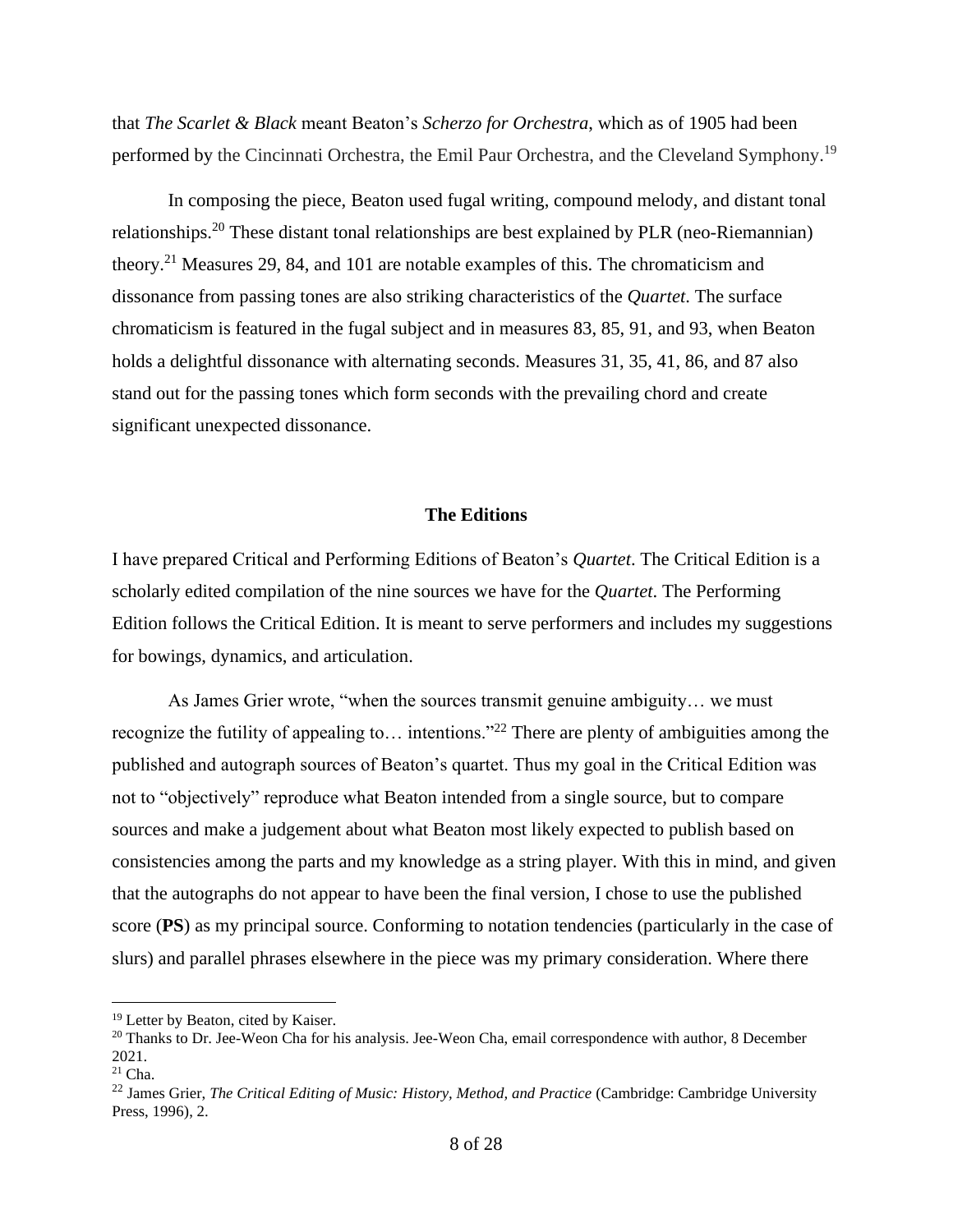was no contextual guide, I made the decision based on my musical interpretation of the quartet and noted these decisions specifically in the Critical Notes.

I gave primary consideration to consistency (in articulation, dynamics, etc.) each time a motive appeared, unless a variant reading clearly served a purpose. Though variation between occurrences of a phrase may be a compositional technique, I made edits under the assumption that consistency through a piece was the norm in Beaton's composition.

#### **Sources**

#### Abbreviations

**AS**: Autograph score

**AV2**, **AA**, and **AVc**: Autograph parts for violin II, viola (*alto* in French), and cello (*violoncello* in French), respectively. The autograph part for violin I is missing.

**PS**: Published score and principal source

**PV1**, **PV2**, **PA**, and **PVc**: Published parts (violin I, violin II, viola, and cello, respectively)

## Description of Sources

For the Violin II, Viola, and Cello, four sources exist: **AS**, **PS**, plus the autograph and published parts for each instrument. There are only three sources for the Violin I, since the autograph part is missing.

**PS**, **PV1**, **PV2**, **PA**, and **PVc** were originally published circa 1898-1899. Autography was completed by Schnéklüd & Cie [Compagnie] at 13 rue des Abbesses, Paris, France, and printing, likely by lithography, was by A. Chaimbaud & Cie in Paris, France.

The surviving autograph score and parts bear many signs of later revision, mostly corrections, dynamics, and articulations in two shades of pencil, the darker of which corresponds closely (though not exactly) with the printed markings in **PS**. Autograph revisions also include small corrections in an ink different from the original as well as inserted and appended sections.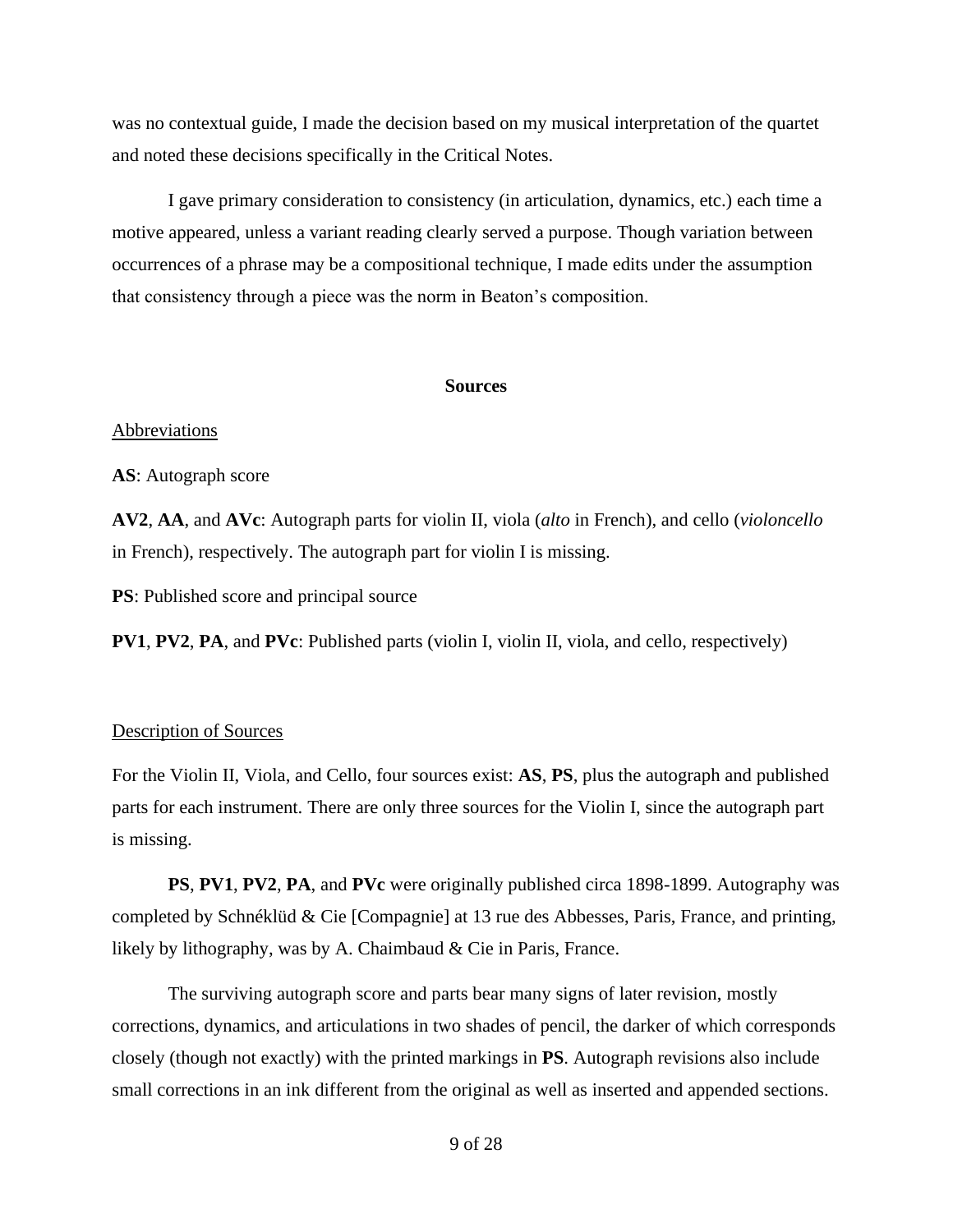Several of the published parts also bear penciled revisions. Furthermore, **AVc** lacks four measures (mm. 87-90 in **PS**), which were later penciled in at the end of the part. These measures were included in ink in **AV2** and **AA**, a fact that suggests that the Violin II and Viola parts were completed and revised after **AVc**. In addition, the last measure and a half of the published score and parts was not included in any of the autograph score and parts.

## **Editorial Policy**

### Source Collation

The Critical Edition follows **PS** unless otherwise specified. There were hardly any instances in which the other sources were unanimous in disagreeing with **PS**, and it appears to have been closer to Beaton's expectations for the final version. The Critical Notes list all discrepancies between **PS** and the other sources. They also explain my reasons for selecting which reading to include in the Critical Edition.

# Accidentals, Clefs, Key Signatures, Time Signatures, Rhythmic Values, and Performance Indications

Beaton used modern notation for accidentals, clefs, key signatures, time signatures, and rhythmic values, and the originals in **PS** have been maintained. Where there were slight differences in spelling or placement of performance indications, I tacitly chose spelling and placement that followed modern notation standards.

#### Rests, Ties, Slurs, and Stem Direction

Where Beaton subdivided rests, I consolidated them (e.g., quarter-eighth rests were transformed into dotted-quarter rests). Where Beaton began a slur on the same note on which a tie finished, I tacitly extended the slur over the full beats to conform with modern notation practices. Stem direction generally conformed to modern notation practices; where it did not conform, or where it was awkward under slurs, I tacitly changed the stem direction.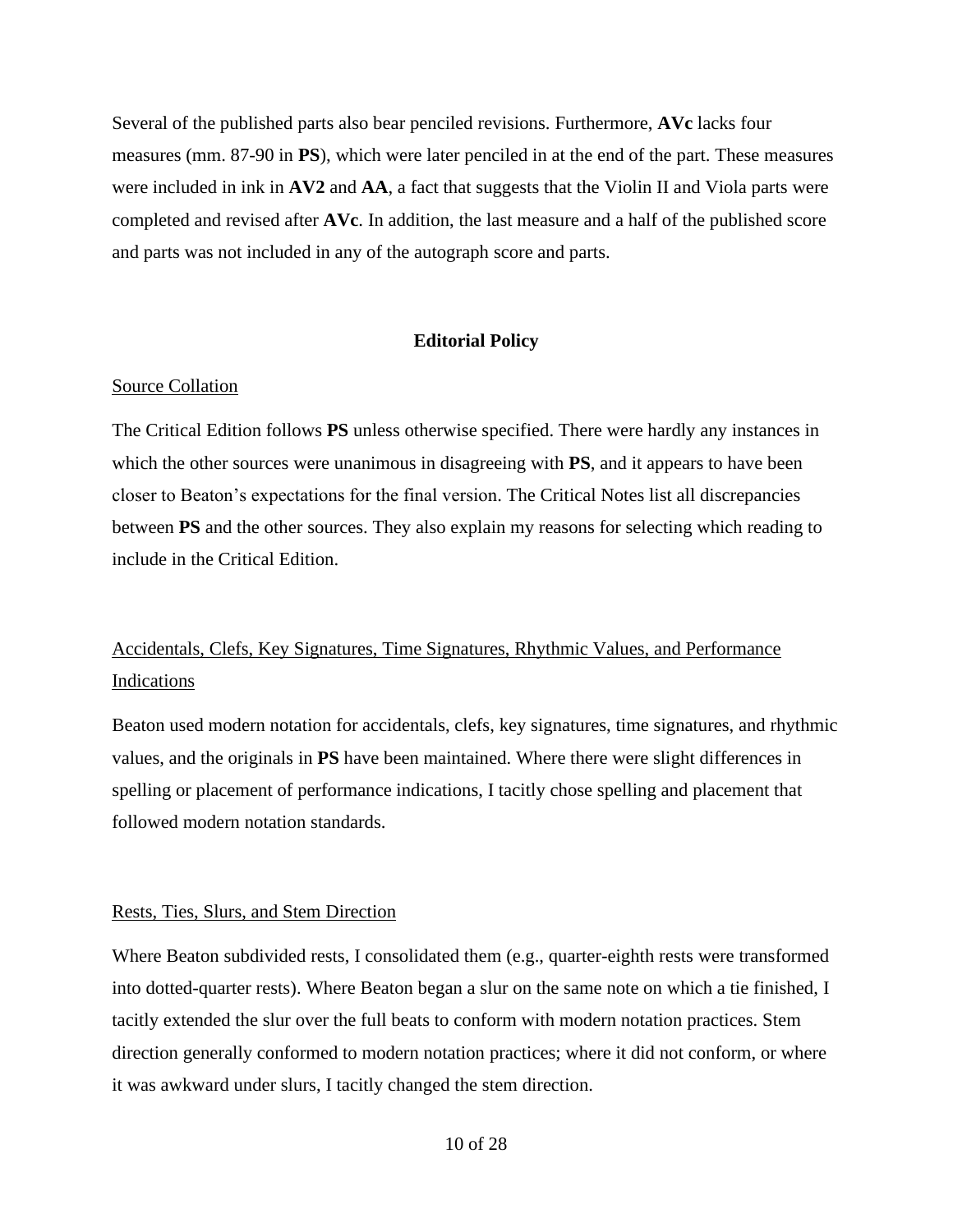# **Critical Notes**

| Measure, Beat | Part           | <b>Note</b>                                                                                                                                                                                                                                                                                                                                                            |
|---------------|----------------|------------------------------------------------------------------------------------------------------------------------------------------------------------------------------------------------------------------------------------------------------------------------------------------------------------------------------------------------------------------------|
| $3, 1-2$      | V <sub>1</sub> | AS and PV1 establish articulation in the first two<br>measures (first two eighth-notes slurred, remaining<br>four marked staccato); <b>PS</b> omits it. Since the<br>articulation conforms with the established motif, I<br>included it in the Critical Edition.                                                                                                       |
| 5, 1          | V <sub>1</sub> | <b>PV1</b> lacks the <i>mezzopiano</i> dynamic.                                                                                                                                                                                                                                                                                                                        |
| 5, 1          | V <sub>2</sub> | AS and AV2 include a redundant cautionary natural on<br>the F.                                                                                                                                                                                                                                                                                                         |
| 5, 1          | V <sub>2</sub> | AA omits the <i>piano</i> dynamic.                                                                                                                                                                                                                                                                                                                                     |
| 6, 3          | V <sub>2</sub> | AV2 omits the sharp.                                                                                                                                                                                                                                                                                                                                                   |
| 7, 2          | V <sub>1</sub> | <b>PV1</b> includes an accent. I included this in the Critical<br>Edition because it musically matches mm. 5-6 and 52-<br>53 and conforms with m. 54.                                                                                                                                                                                                                  |
| 9, 1          | Vc             | AVc includes the musical direction <i>marcato</i> instead of<br>un poco marcato.                                                                                                                                                                                                                                                                                       |
| $10, 2-4$     | V <sub>2</sub> | AV2 slurs the beat 2 separately from beats 3-4.                                                                                                                                                                                                                                                                                                                        |
| 11            | V <sub>1</sub> | AS lacks the E anacrusis to beat 2.<br><b>PV1</b> slurs beats 1-2. I added this in the Critical Edition<br>because it corresponded with mm. 9-10 and 13-14.<br><b>PV1</b> also slurs beats 3-4. I added this in the Critical<br>Edition because it follows the established bowing<br>pattern, and it would be practical to include the eighth<br>note in the same bow. |
| $11, 1-2$     | Vc             | AVc slurs beats 1-2 and omits staccato articulation.                                                                                                                                                                                                                                                                                                                   |
| $13, 2-3$     | V <sub>1</sub> | <b>PV1</b> extends the slur to the end of beat 3. I added this<br>to the Critical Edition because it better corresponds to<br>later repetitions of the rhythm and to Beaton's<br>tendency to slur whole beats.                                                                                                                                                         |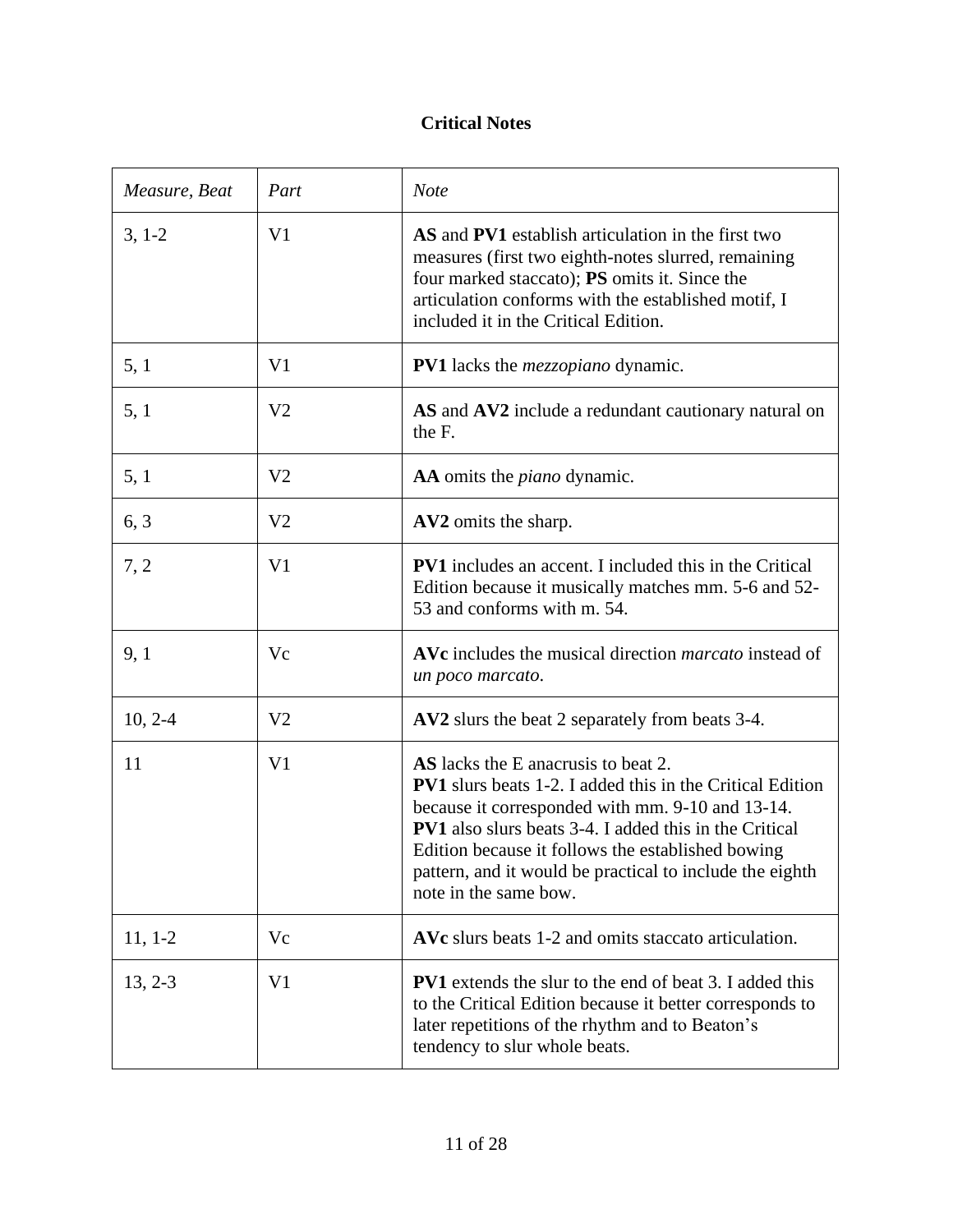| Measure, Beat        | Part           | <b>Note</b>                                                                                                                                                                                                                                                                                                                                       |
|----------------------|----------------|---------------------------------------------------------------------------------------------------------------------------------------------------------------------------------------------------------------------------------------------------------------------------------------------------------------------------------------------------|
| 13, 2-4 and 14,<br>1 | V <sub>2</sub> | AV2 extends the slur to the downbeat of m. 14. I<br>added this to the Critical Edition because it matches<br>the later recurrence of the pattern (mm. 60-62).                                                                                                                                                                                     |
| 13, 3-4              | Vc             | AVc omits the slur.                                                                                                                                                                                                                                                                                                                               |
| 14, 2-4 and 15,<br>1 | V <sub>2</sub> | AV2 extends the slur to the downbeat of m. 15. I did<br>not extend the slur in the Critical Edition to correspond<br>with the bow changes at the bar line in the other parts.                                                                                                                                                                     |
| 14, 4                | Vc             | AS and AVc lack the cautionary natural.                                                                                                                                                                                                                                                                                                           |
| 15, 3                | V <sub>1</sub> | AS includes a <i>staccato</i> marking on the anacrusis of<br>beat 4. Given that the slur includes a tie before the<br>eighth note, Beaton likely intended the eighth note to<br>be rearticulated. However, staccato markings under<br>slurs are not typical in <i>Quatuor</i> , so I did not add the<br>staccato marking to the Critical Edition. |
| $15, 1-2$            | Va             | AA slurs beats 1-2 together.                                                                                                                                                                                                                                                                                                                      |
| $15, 3-4$            | Vc             | AVc omits the slur.                                                                                                                                                                                                                                                                                                                               |
| $16, 1-2$            | V <sub>2</sub> | AA slurs beats 1-2.                                                                                                                                                                                                                                                                                                                               |
| 16, 4                | V <sub>1</sub> | <b>PV1</b> slurs the beat. I added this in the Critical Edition<br>because it matches the first half of the measure and<br>Beaton's tendency to slur whole beats.                                                                                                                                                                                 |
| 17, 1                | V1 and Vc      | AV1 omits the <i>forte</i> marking (and places it on beat 3).<br>I added the <i>forte</i> marking to beat 1 to correspond with<br>the other parts and the climax.<br>AS and AVc include the dynamic marking forte. This<br>was added to the Critical Edition because it<br>corresponds with V2 and Va's dynamics.                                 |
| 17, 3                | V1, Va, and Vc | AV1 includes a <i>forte</i> marking. I omitted the <i>forte</i><br>marking on beat 3 because it became redundant after I<br>added the <i>forte</i> marking to beat 1.<br>AA and AVc omit the dynamic marking forte. I<br>omitted the <i>forte</i> markings in the Critical Edition<br>because they were redundant.                                |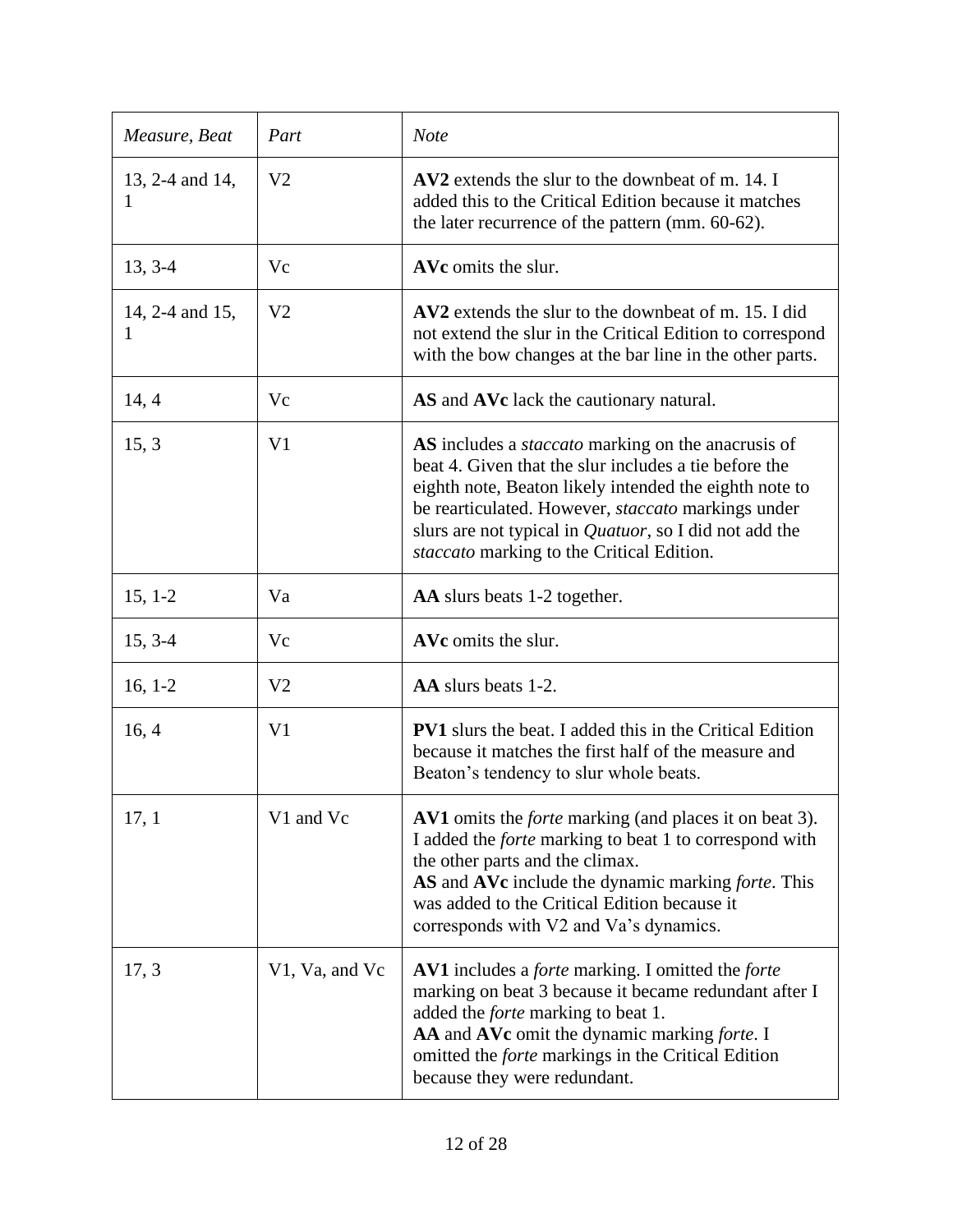| Measure, Beat   | Part                              | <b>Note</b>                                                                                                                                                                                                                                                    |
|-----------------|-----------------------------------|----------------------------------------------------------------------------------------------------------------------------------------------------------------------------------------------------------------------------------------------------------------|
| 17,4            | Va                                | <b>PA</b> omits the slur.                                                                                                                                                                                                                                      |
| $18, 1-2$       | V <sub>2</sub>                    | AS, AV2, and PV2 slur the first two eighth notes and<br>marked the remaining eighth notes staccato. These<br>articulations were added to the Critical Edition to<br>correspond with the established articulation of the<br>subject.                            |
| 19, 3           | Vc                                | AS lacks an accent.                                                                                                                                                                                                                                            |
| 19, 4           | V <sub>2</sub> and V <sub>a</sub> | AS and AV2 lack accents.                                                                                                                                                                                                                                       |
| 19, 4 and 20, 1 | V2, Va, and Vc                    | AS, AV2, AVc, and PVc lack slurs and ties.                                                                                                                                                                                                                     |
| 20, 1           | V <sub>2</sub>                    | AS and AV2 lack the natural.                                                                                                                                                                                                                                   |
| $21, 1-2$       | V <sub>2</sub> and V <sub>a</sub> | AV2 and AA include <i>crescendi</i> . I added these to the<br>Critical Edition because they match the corresponding<br>phrase in V1 and Vc in m. 19.                                                                                                           |
| 21, 4 and 22, 1 | Va and Vc                         | AS, AA, and AVc lack slurs.                                                                                                                                                                                                                                    |
| $22, 1-2$       | V <sub>2</sub>                    | AS, AV2, and PV2 slur by the beat rather than over<br>beats 1-2. I slurred by the beat in the Critical Edition to<br>correspond with the matching figures in the next<br>measure and a half.                                                                   |
| $23, 3-4$       | Va                                | AA slurs the two beats rather than by the beat.                                                                                                                                                                                                                |
| 24, 2-4         | V <sub>2</sub>                    | AV2 includes <i>staccato</i> markings (the downbeat of m.<br>25 is not marked <i>staccato</i> as it is in Vc in AVc). Given<br>the rhythm which corresponds to Va and Vc, the eighth<br>notes appear to have been intended to be played<br>similarly staccato. |
| 24, 3           | Va                                | AA and PA include a <i>diminuendo</i> marking. I added<br>this in the Critical Edition to correspond to the violin<br>parts.                                                                                                                                   |
| 24, 3           | Vc                                | <b>AVc</b> added a <i>diminuendo</i> marking. I added this in the<br>Critical Edition to correspond to the other parts.                                                                                                                                        |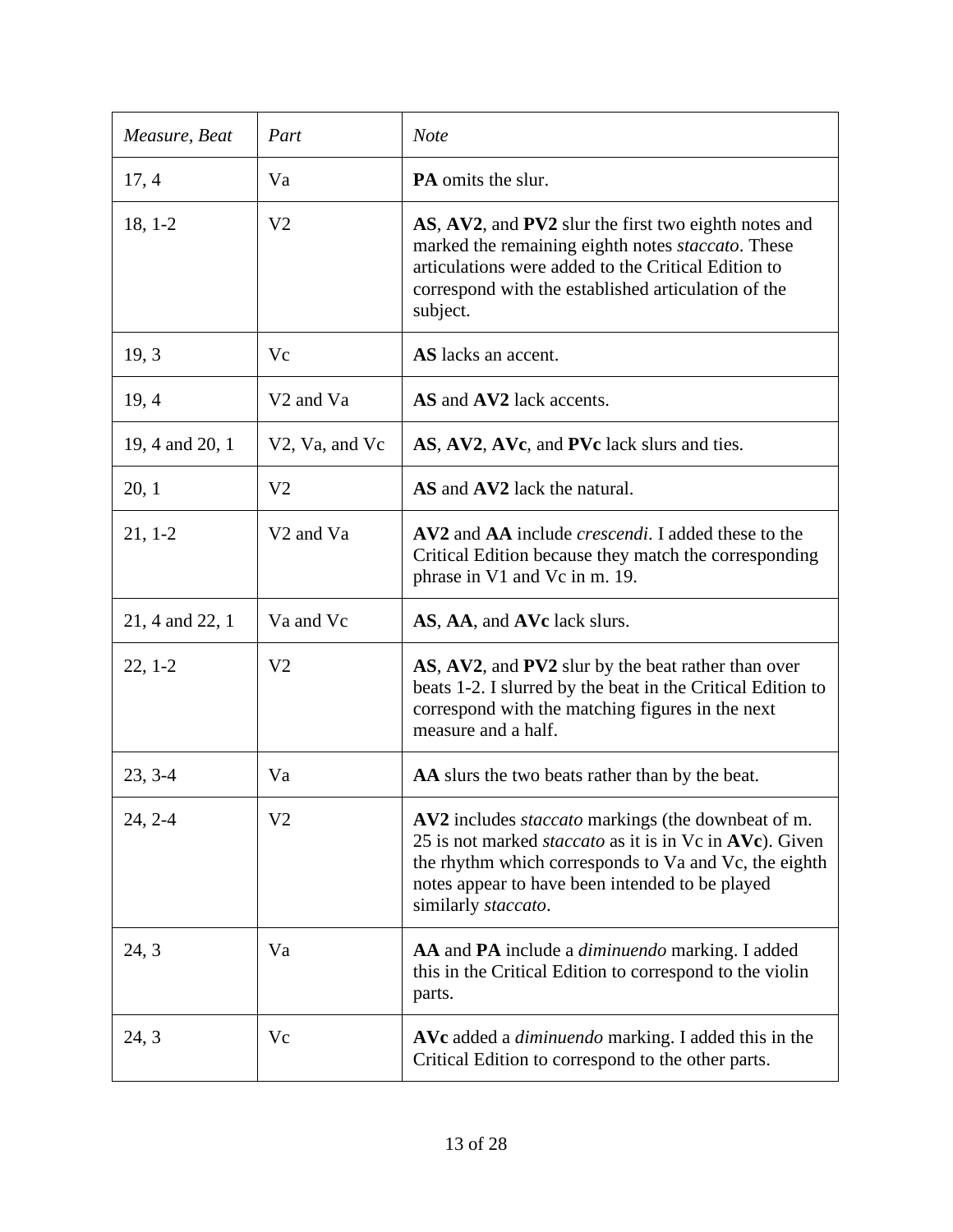| Measure, Beat   | Part                              | <b>Note</b>                                                                                                                                                                                                            |
|-----------------|-----------------------------------|------------------------------------------------------------------------------------------------------------------------------------------------------------------------------------------------------------------------|
| 24, 3           | Vc                                | AS and AVc include an apparently cautionary<br>accidental to G.                                                                                                                                                        |
| 25, 1           | Vc                                | AVc and PVc include a <i>staccato</i> marking. I added this<br>to the Critical Edition to correspond to the downbeat in<br>mm. 26-27 in Vc and the downbeat of m. 27 in the<br>violins.                                |
| 25, 4 and 26, 1 | Va                                | AA did not include the <i>staccato</i> marking on 25, 4. <b>PA</b><br>added a slur from $25$ , 4 to $26$ , 1.                                                                                                          |
| 26 and 27, 1    | Vc                                | AS and AVc omit <i>staccato</i> markings on various notes.<br>PVc added a staccato marking to 27, 1. I added a<br>staccato marking to 27, 1 in the Critical Edition to<br>maintain the contextual accompaniment sound. |
| 27,1            | Va                                | AS and PA omit the slur.                                                                                                                                                                                               |
| 29              | V <sub>2</sub>                    | AS and AV2 omit the slur over the whole measure.                                                                                                                                                                       |
| 29              | Va                                | AS and AA include a dotted whole note on D instead<br>of dotted half notes on D and F.                                                                                                                                 |
| 30              | Vc                                | On beat 4, AS has a dotted quarter on A instead of G<br>and does not include the tie.                                                                                                                                  |
| 31              | V <sub>2</sub> and V <sub>a</sub> | AS and AA do not include slurs over the measure.                                                                                                                                                                       |
| 32, 1           | V1                                | <b>AS</b> and <b>PV1</b> add a <i>crescendo</i> . I added this to the<br>Critical Edition to correspond with the dynamics in the<br>other parts.                                                                       |
| 32, 4           | V <sub>2</sub>                    | AV2 adds a <i>diminuendo</i> . I added this to the Critical<br>Edition to correspond with the dynamics in the other<br>parts.                                                                                          |
| $32, 1-3$       | Va                                | AA places the <i>crescendo</i> over beats 2-3 instead of on<br>beat 1.                                                                                                                                                 |
| $32, 2-4$       | Vc                                | <b>PVc</b> places the <i>diminuendo</i> over beats 2-4 instead of<br>on beat 4.                                                                                                                                        |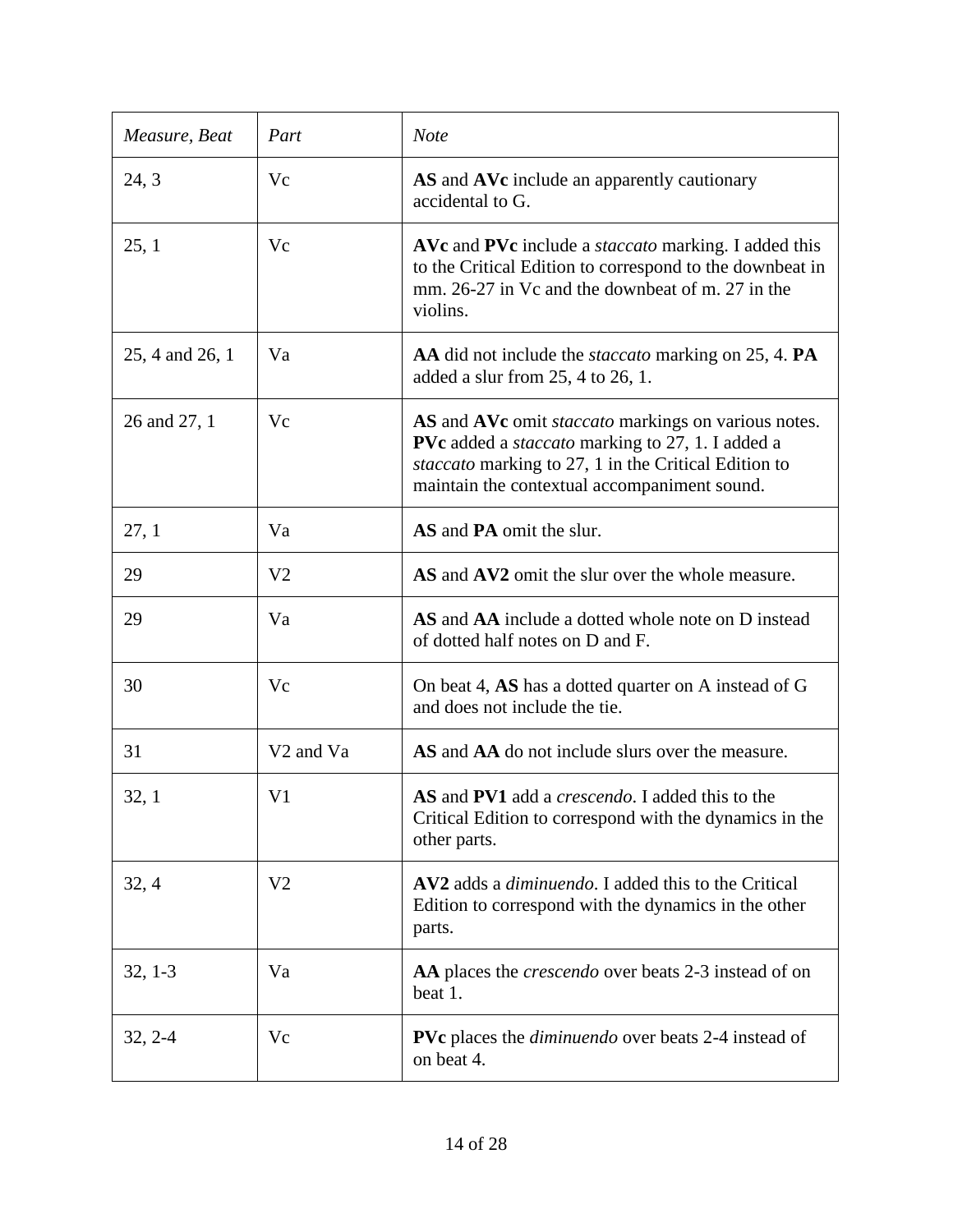| Measure, Beat | Part                              | <b>Note</b>                                                                                                                                                                                                                                                                                               |
|---------------|-----------------------------------|-----------------------------------------------------------------------------------------------------------------------------------------------------------------------------------------------------------------------------------------------------------------------------------------------------------|
| 33, 1         | V <sub>1</sub>                    | AS and PV1 add a <i>crescendo</i> . I added this to the<br>Critical Edition to build to the <i>forte</i> marking on 32, 2.                                                                                                                                                                                |
| $33, 2-4$     | Va                                | AA does not include the slur.                                                                                                                                                                                                                                                                             |
| $33, 2-3$     | Vc                                | AVc and PVc include a dotted half note on B instead<br>of A.                                                                                                                                                                                                                                              |
| 34-35         | All                               | <b>AS</b> and <b>AA</b> add a <i>diminuendo</i> from 34, 2 to 35, 4. <b>PA</b><br>notates a <i>diminuendo</i> from 34, 1 to 35, 1. A<br><i>diminuendo</i> was added from 34, 2 to 35, 4 in the<br>Critical Edition to dynamically follow the descending<br>line and reach the <i>pianissimo</i> in m. 36. |
| 34            | V2, Va, and Vc                    | AV2 does not include the slurs. AA does not include<br>the slur on 34, 1. AVc does not include the slur on 34,<br>$2-4.$                                                                                                                                                                                  |
| $35, 2-4$     | V <sub>1</sub>                    | PV1 includes slurs by the beat. I added these in the<br>Critical Edition to correspond with the preceding<br>legato articulation and maintain the decrease in motion<br>towards the pochissimo ritardando.                                                                                                |
| 35            | V2, Va, and Vc                    | AV2 does not include the slur across the measure. AA<br>does not include the slur on 35, 2-4. AVc does not<br>include the slur across the measure.                                                                                                                                                        |
| 37            | V <sub>1</sub>                    | AS includes both slurs by the beat in lighter pencil,<br>and slurs from the last eighth in 37, 1 to 37, 3 and on<br>37, 4 in darker pencil. It was unclear which pencil<br>marking was the correction. I retained the slurs in<br>darker pencil in the Critical Edition because they<br>matched PS.       |
| 37            | V <sub>2</sub> and V <sub>a</sub> | AS, AV2, and AA do not include slurs across the<br>measure.                                                                                                                                                                                                                                               |
| 38 and 39, 1  | V <sub>1</sub>                    | AS and PV1 add a slur. I added this to the Critical<br>Edition to match m. 36.                                                                                                                                                                                                                            |
| 39, 2         | V <sub>2</sub>                    | <b>PV2</b> includes a quarter on D instead of C.                                                                                                                                                                                                                                                          |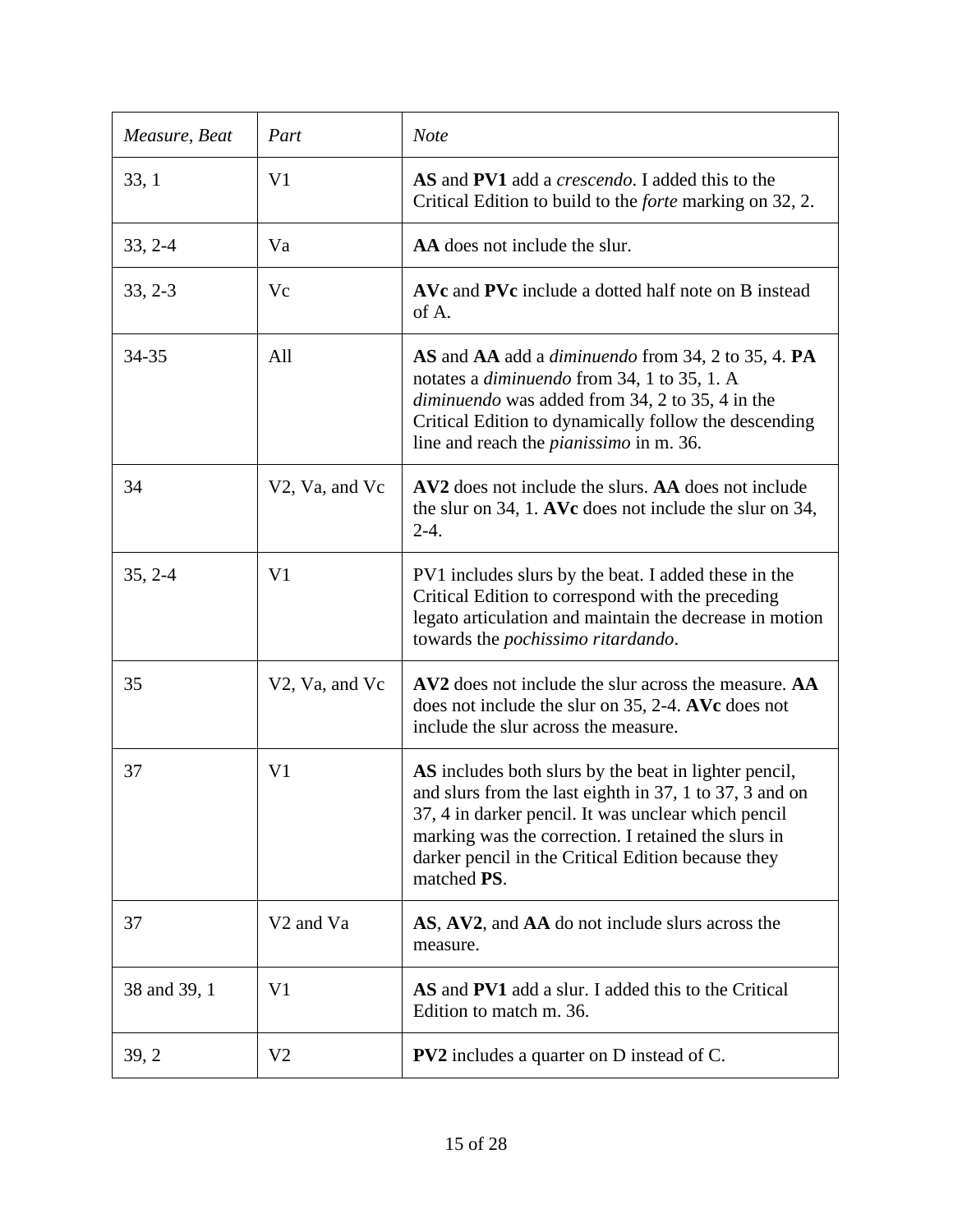| Measure, Beat         | Part           | <b>Note</b>                                                                                                                                                                                                                                                                                                                                   |
|-----------------------|----------------|-----------------------------------------------------------------------------------------------------------------------------------------------------------------------------------------------------------------------------------------------------------------------------------------------------------------------------------------------|
| $39, 2-4$             | Va and Vc      | AS and AA do not include slurs.                                                                                                                                                                                                                                                                                                               |
| 39, 4                 | V <sub>2</sub> | AS dots the A double-stop. I added this to the Critical<br>Edition because it corresponds to the dotted-quarter<br>double-stop in V1.                                                                                                                                                                                                         |
| 39                    | All            | AS, AV2, AS, PV2, PA, and PVc add <i>crescendi</i> over<br>39, 2-4. AVc adds a <i>crescendo</i> over the full measure. I<br>added <i>crescendi</i> over 39, 2-4 as the majority of sources<br>agree on them and they lead to the <i>forte</i> on 39, 2.                                                                                       |
| 39, 4                 | V <sub>1</sub> | AS does not include the dotted quarter double-stop on<br>А.                                                                                                                                                                                                                                                                                   |
| 40, 1                 | V <sub>1</sub> | AS does not include the dotted-quarter double-stop on<br>C and adds an accent.                                                                                                                                                                                                                                                                |
| 40, 2                 | All            | AS, AV2, AA, and AVc do not include the <i>forte</i><br>marking.                                                                                                                                                                                                                                                                              |
| $40, 2 - 3$           | V <sub>1</sub> | AS slurs by the beat rather than over the two beats.                                                                                                                                                                                                                                                                                          |
| 40, 4                 | Va             | AS and AA do not include the slur.                                                                                                                                                                                                                                                                                                            |
| 41                    | V <sub>1</sub> | AS includes slurs by the beat in light pencil and slurs<br>by two beats in dark pencil.                                                                                                                                                                                                                                                       |
| $41, 1-2$             | Va             | AS includes slurs by the beat in light pencil and a slur<br>over the two beats in dark pencil.                                                                                                                                                                                                                                                |
| $41, 3-4$             | V2, Va, and Vc | AS, AV2, AA, AVc, and PA do not include the slurs.<br>AVc does not include the tie.                                                                                                                                                                                                                                                           |
| 42                    | All            | All sources place the beginning of the <i>crescendo</i> on<br>either 42, 1 or 42, 2. AS does not include a crescendo<br>in V1. I placed the beginning of the <i>crescendo</i> on 42, 2<br>in the Critical Edition (except for Vc in which I placed<br>it on 42, 1 given the part's rhythm) because the<br>majority of sources place it there. |
| 42, 2-4 and 43,<br>I. | V <sub>1</sub> | AS does not include the two-beat slurs and places a<br>slur over all 4 beats.                                                                                                                                                                                                                                                                 |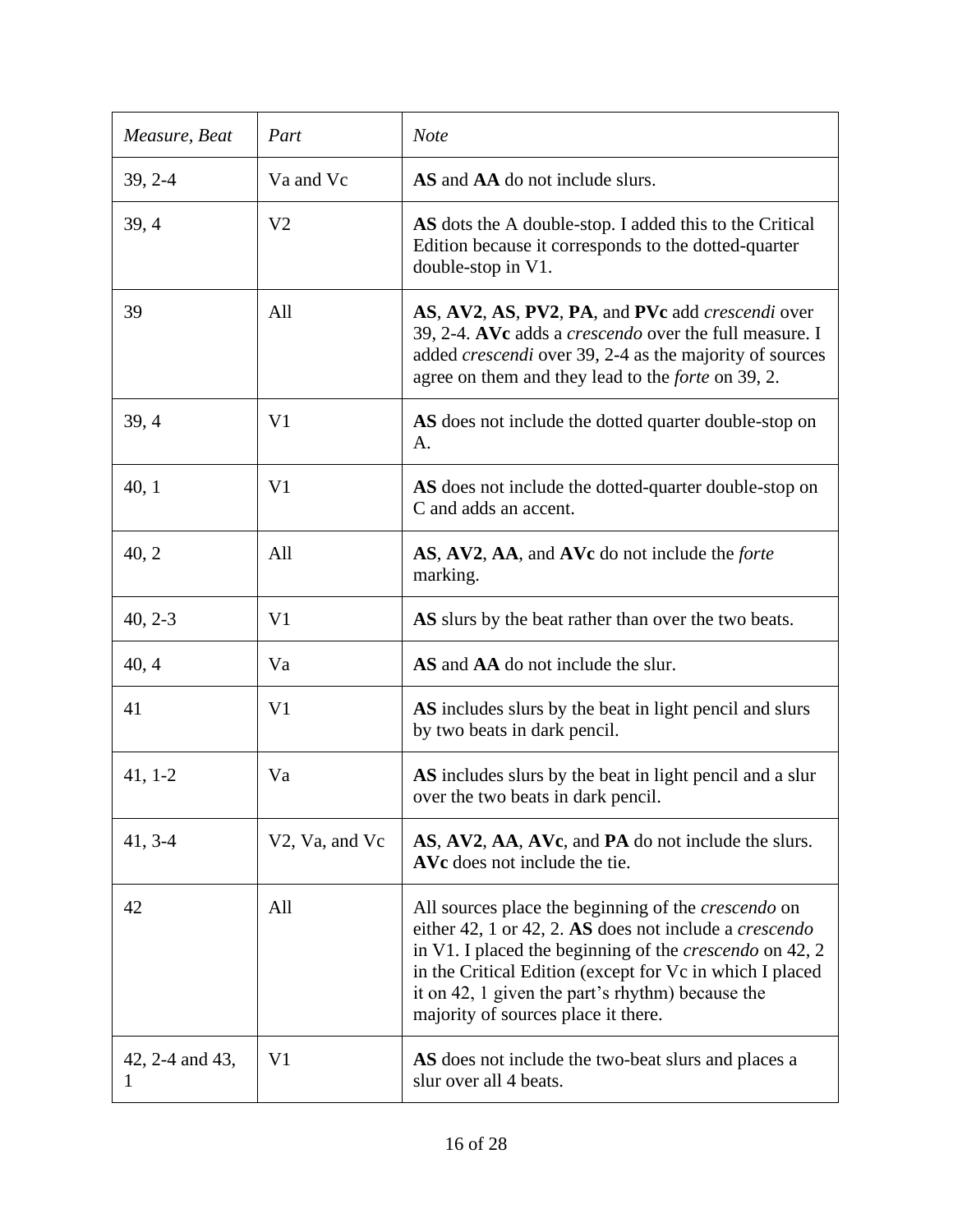| Measure, Beat        | Part                              | <b>Note</b>                                                                                                                                                                                                                                                                                                           |
|----------------------|-----------------------------------|-----------------------------------------------------------------------------------------------------------------------------------------------------------------------------------------------------------------------------------------------------------------------------------------------------------------------|
| $42, 2 - 4$          | V <sub>2</sub>                    | AV2 places a slur over all three beats and does not<br>include the two-beat slurs.                                                                                                                                                                                                                                    |
| $42, 2 - 4$          | Va                                | AA does not include slurs.                                                                                                                                                                                                                                                                                            |
| 43, 2-4 and 44,<br>1 | V <sub>1</sub>                    | AS does not include the slur on 43, 2-3 and adds a slur<br>from $43, 2$ to $44, 1$ .                                                                                                                                                                                                                                  |
| 43                   | V <sub>2</sub> and V <sub>a</sub> | AS and AV2 slur the whole measure. AA does not<br>include any slurs.                                                                                                                                                                                                                                                  |
| 44, 1                | V <sub>1</sub>                    | <b>AS</b> includes a double-stop on F and D instead of A and<br>D. I changed to the F double-stop in the Critical<br>Edition because it better fits into the harmony,<br>assuming Beaton was following diatonicism (G major-<br>minor 7th).                                                                           |
| 44, 1 and 3          | Va and Vc                         | <b>AA</b> and <b>AVc</b> add a <i>forte</i> marking on beat 1.<br>AA does not include a <i>forte</i> marking, and <b>PVc</b> adds a<br>forte marking, on beat 3. I kept the forte markings on<br>44, 3 in the Critical Edition because they correspond<br>with the violins' dynamics and the climax of the<br>phrase. |
| 44, 2                | V <sub>1</sub>                    | AS and PV1 do not include the down-bow marking.                                                                                                                                                                                                                                                                       |
| 45, 2                | V <sub>1</sub>                    | <b>PV1</b> adds a down-bow marking. I added this to the<br>Critical Edition because it supported the articulation<br>and dynamics.                                                                                                                                                                                    |
| 45, 3-4 and 46,      | V <sub>1</sub>                    | AS extends the slur to 46, 1.                                                                                                                                                                                                                                                                                         |
| 46, 3                | V <sub>2</sub>                    | AS does not include the <i>fortissimo</i> marking.                                                                                                                                                                                                                                                                    |
| 46, 3-4 and 47,      | V <sub>2</sub>                    | AV2 does not include the tie.                                                                                                                                                                                                                                                                                         |
| $46, 2 - 3$          | Vc                                | AVc places a <i>fortissimo</i> marking on 46, 2, and PVc<br>places one on 46, 3. I placed a <i>fortissimo</i> marking on<br>46, 3 to align with Vc's entrance and match the<br>dynamics of the other parts.                                                                                                           |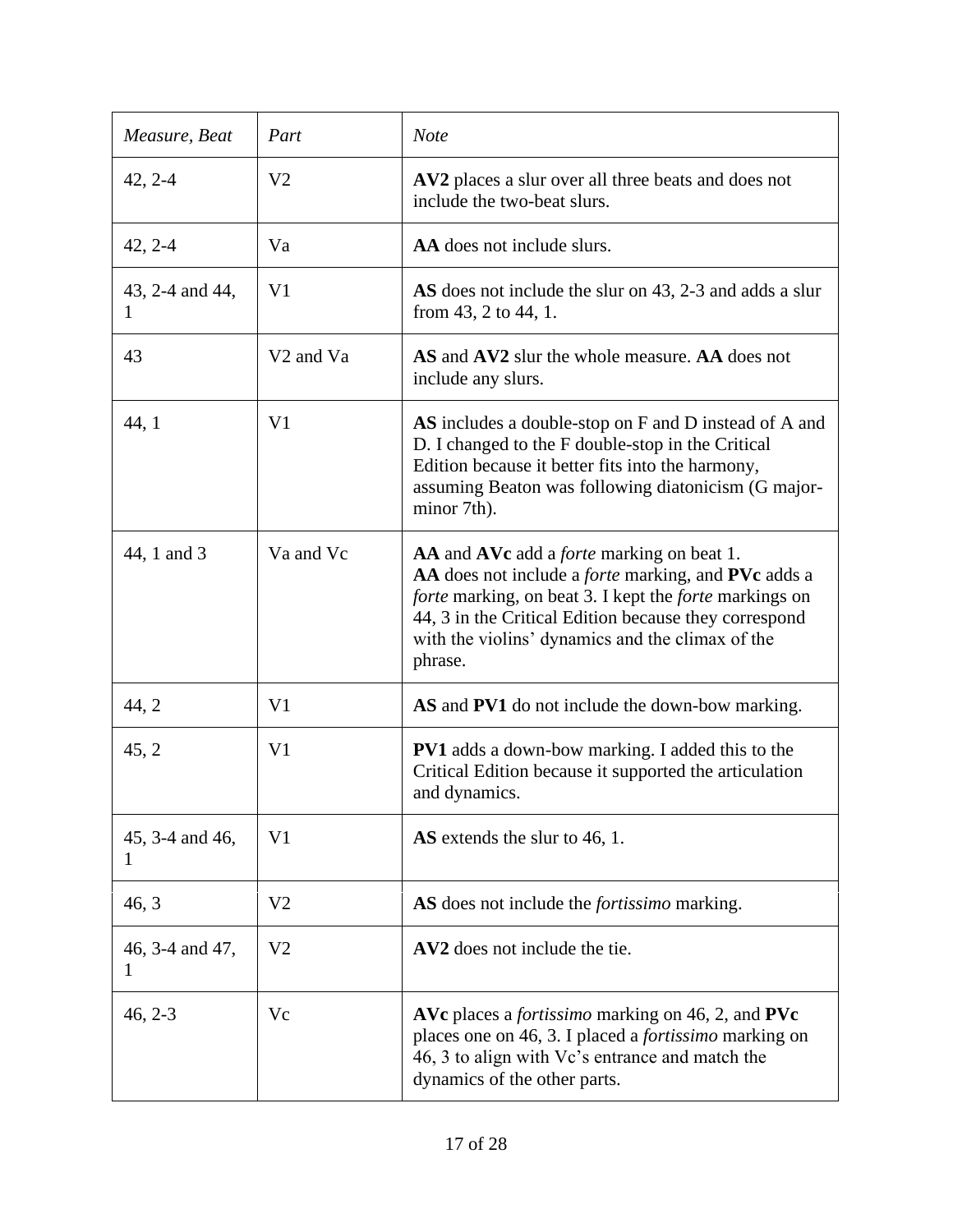| Measure, Beat        | Part           | <b>Note</b>                                                                                                                                                    |
|----------------------|----------------|----------------------------------------------------------------------------------------------------------------------------------------------------------------|
| 47, 2-4 and 48,<br>1 | V <sub>2</sub> | AV2 does not include the slur.                                                                                                                                 |
| 47, 3-4 and 48,<br>1 | Va             | AS is the only source that adds a slur. However, since<br>it corresponds to the preceding figure in Va and to V2,<br>I added the slur to the Critical Edition. |
| 47, 3                | Vc             | AS and AVc include a <i>diminuendo</i> marking. I added<br>this to the Critical Edition to correspond with the<br>dynamics of the other parts.                 |
| 47, 3-4 and 48,<br>1 | Vc             | The slur ends before the barline in PVc, and the slur<br>does not include 48, 1 in $AVc$ .                                                                     |
| 48, 1                | V <sub>1</sub> | AS includes a <i>piano</i> marking. I added this to the<br>Critical Edition to correspond with the dynamics of the<br>other parts.                             |
| $50, 3-4$            | V <sub>1</sub> | AS includes slurs by the beat in lighter pencil and a<br>slur over both beats in darker pencil.                                                                |
| 52, 1                | V <sub>2</sub> | AV2 does not include a <i>piano</i> marking.                                                                                                                   |
| $56, 2-3$            | V <sub>1</sub> | AS omits the tie without indicating a rearticulation,<br>which appears to be a copying error.                                                                  |
| 56, 2-4              | V <sub>2</sub> | AS and AV2 include only 56, 2 under the slur.                                                                                                                  |
| 56, 1                | Vc             | AS and AVc do not include a <i>piano</i> marking.                                                                                                              |
| $57, 2-4$            | V <sub>1</sub> | AS includes a slur over 57, 2-4 in lighter pencil, and<br>two slurs over beats 2-3 and 4 in darker pencil.                                                     |
| 58                   | V <sub>1</sub> | As in measure 11, AS does not include the E anacrusis<br>to 58, 2.<br>AS also does not include the tie and slur on 58, 3-4.                                    |
| 58, 3-4              | Vc             | AS includes slurs by the beat in lighter pencil, and a<br>slur over both beats in darker pencil. AVc also<br>includes slurs by the beat.                       |
| 59                   | V <sub>1</sub> | AS does not include the slur.                                                                                                                                  |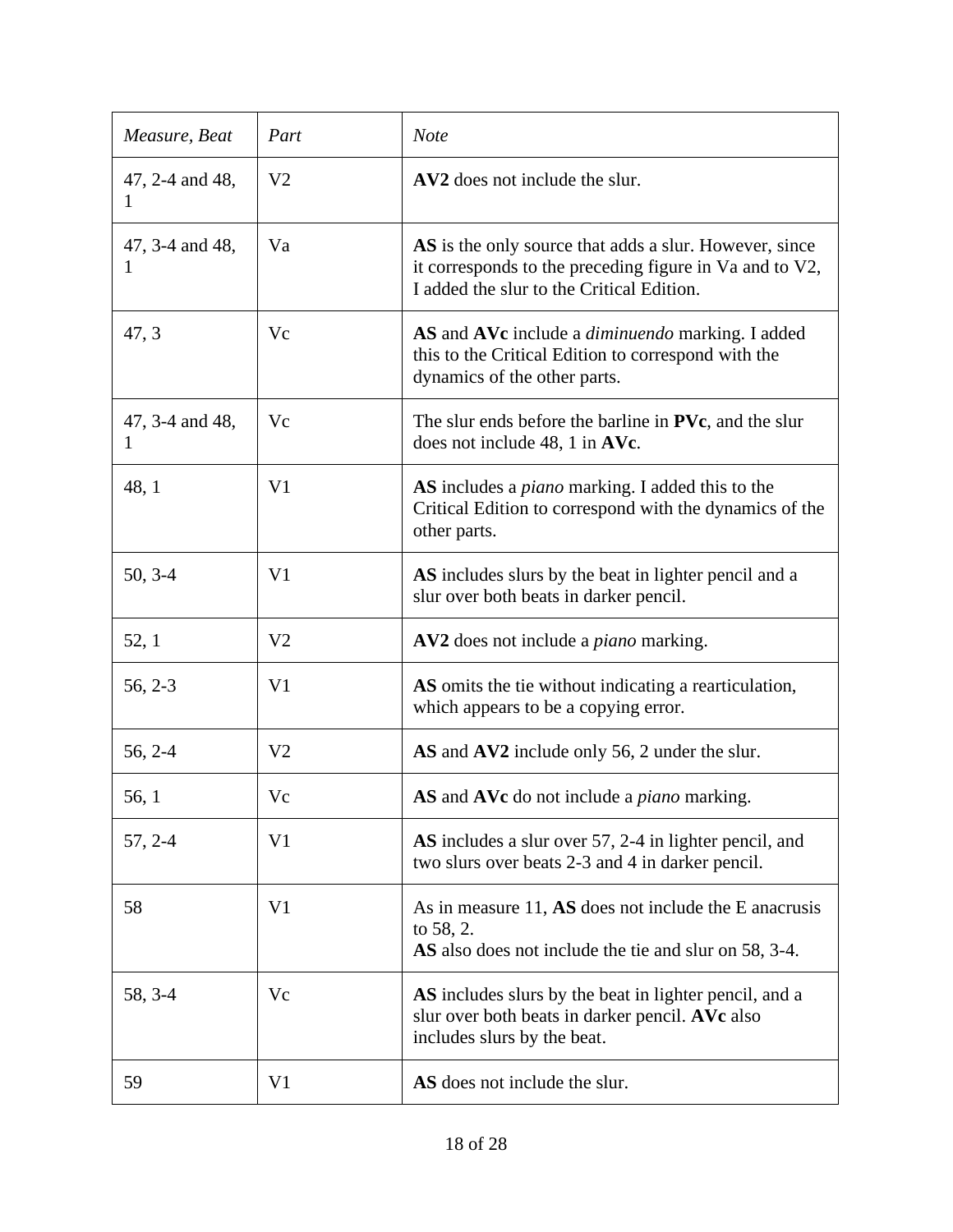| Measure, Beat        | Part                              | <b>Note</b>                                                                                                                                                                                                                                                                   |
|----------------------|-----------------------------------|-------------------------------------------------------------------------------------------------------------------------------------------------------------------------------------------------------------------------------------------------------------------------------|
| 60, 2-4 and 61,<br>1 | V <sub>2</sub>                    | AS does not include a slur on 60, 2-4. AV2 extends the<br>slur to 61, 1. One copy of $PV2$ , which does not have<br>any slur printed in measure 61, includes a penciled<br>correction that places only 60, 2-4 under the slur.                                                |
| 60, 3                | V <sub>2</sub>                    | AV2 does not include the sharp.                                                                                                                                                                                                                                               |
| $60, 1-2$            | Va                                | AS, AA, and PA include <i>staccato</i> markings on the last<br>four eighth notes. I added these in the Critical Edition<br>to match the established articulation of the subject.                                                                                              |
| 60                   | Vc                                | AS and AVc do not include the slurs.                                                                                                                                                                                                                                          |
| 61, 2-4 and 62,<br>1 | V <sub>2</sub>                    | AS and AV2 extend the slur to 62, 1. PV2 includes<br>only 61, 2-4 under the slur. I added a slur over 61, 2-4<br>to match the earlier occurrences of the bowing pattern.                                                                                                      |
| 61, 3                | V <sub>2</sub>                    | AV2 does not include the flat.                                                                                                                                                                                                                                                |
| 61, 2                | Va                                | AS and AA place <i>staccato</i> marks on the first two<br>eighth notes instead of slurring them. I added them in<br>the Critical Edition to correspond with the other<br>occurrences of the subject.                                                                          |
| $61, 3-4$            | Vc                                | AS and AVc do not include the slur. The articulation<br>of this figure was inconsistent even within single<br>sources.                                                                                                                                                        |
| $62, 1-2$            | Va                                | AA slurs both beats.                                                                                                                                                                                                                                                          |
| 62, 2                | V <sub>2</sub> and V <sub>a</sub> | <b>PV2</b> and <b>PA</b> place the beginning of the <i>crescendi</i> on<br>62, 2 instead of 62, 3. I moved the <i>crescendi</i> to 62, 2 to<br>correspond with the earlier occurrence of the phrase<br>(m. 15) and Beaton's pattern of starting dynamic<br>changes on beat 2. |
| 62, 3                | V <sub>1</sub>                    | AS includes <i>staccato</i> markings on both notes, likely to<br>indicate rearticulation of the eighth note. I added these<br>to the Critical Edition to clarify the rearticulation.                                                                                          |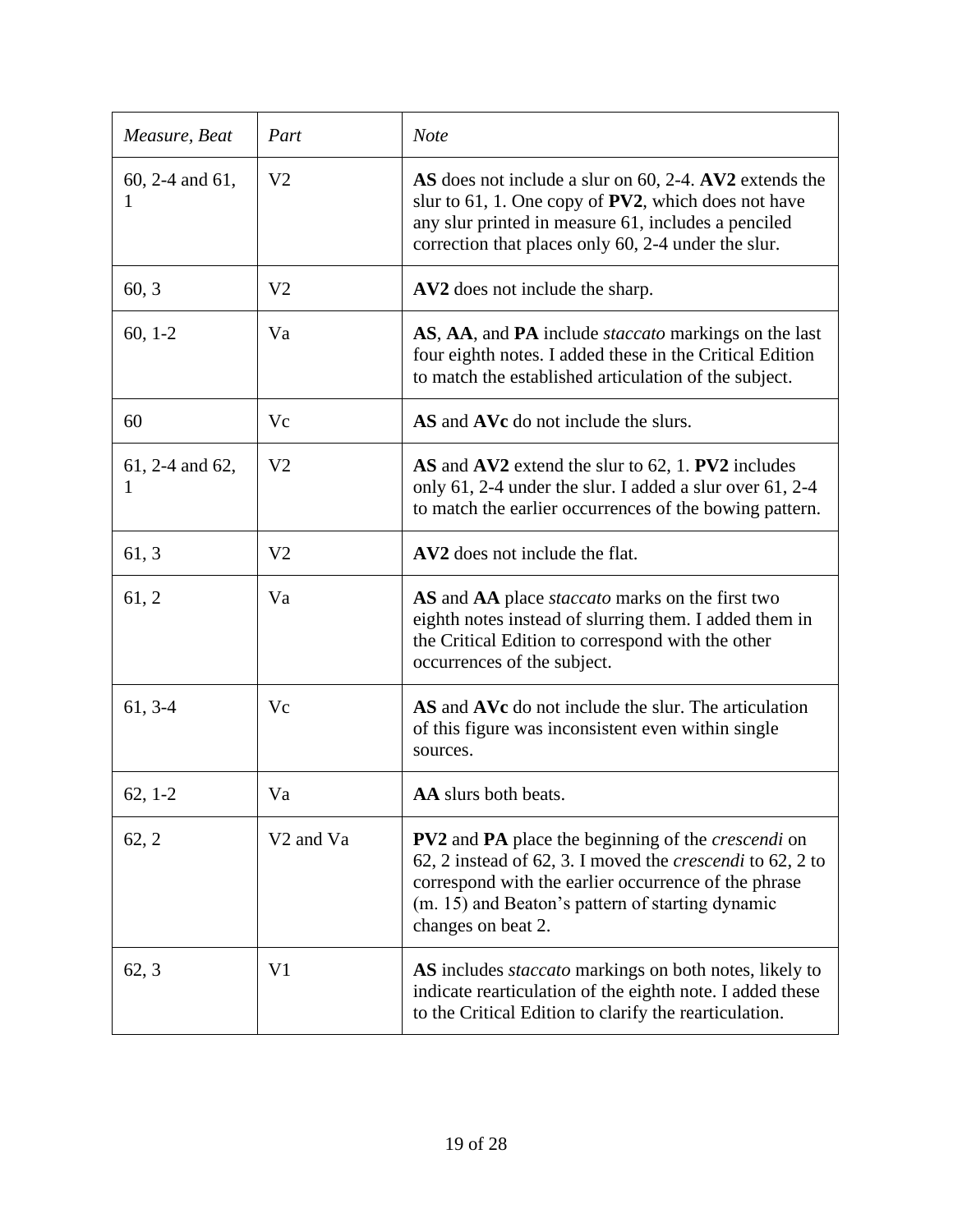| Measure, Beat            | Part                                                 | <b>Note</b>                                                                                                                                                                                                                                                                                                                                                                   |
|--------------------------|------------------------------------------------------|-------------------------------------------------------------------------------------------------------------------------------------------------------------------------------------------------------------------------------------------------------------------------------------------------------------------------------------------------------------------------------|
| 62, 3                    | All                                                  | AS, AV2, and AVc do not include <i>crescendo</i><br>markings. I moved the <i>crescendi</i> to 62, 2 (except for<br>Vc in which I placed it on 62, 1 given the part's<br>rhythm) to correspond with the earlier occurrence of<br>the phrase (m. 15), V2 and Va, and Beaton's pattern of<br>starting dynamic changes on beat 2.                                                 |
| $62, 3-4$                | Vc                                                   | AS and AVc do not include the slur.                                                                                                                                                                                                                                                                                                                                           |
| 62, 4                    | V <sub>1</sub>                                       | AS adds a slur. I added this to the Critical Edition to<br>better match the contextual articulation (every beat is<br>slurred until m. 64).                                                                                                                                                                                                                                   |
| $63, 3-4$                | Vc                                                   | AS and AVc do not include the slur.                                                                                                                                                                                                                                                                                                                                           |
| 64, 1 and 3              | All                                                  | <b>PV1</b> adds a <i>forte</i> marking. AS, AV2, and <b>PV2</b> place a<br><i>forte</i> marking on 64, 1 or just before the barline. AS,<br>AA, and PA do not include a <i>forte</i> marking. AVc<br>places a <i>forte</i> marking on 64, 3 instead of 64, 1. I<br>added <i>forte</i> markings on 64, 1 in V1 and V2 in the<br>Critical Edition to correspond with Va and Vc. |
| 64, 4                    | V <sub>2</sub> and V <sub>a</sub>                    | AS does not include accents.                                                                                                                                                                                                                                                                                                                                                  |
| $65, 3-4$                | V <sub>2</sub> and V <sub>c</sub>                    | AS does not include accents.                                                                                                                                                                                                                                                                                                                                                  |
| 66, 1-3                  | Va                                                   | AA includes a <i>crescendo</i> .                                                                                                                                                                                                                                                                                                                                              |
| 66, 3                    | V1 and Vc                                            | AS uses tenutos instead of accents.                                                                                                                                                                                                                                                                                                                                           |
| 66, 4 and 67, 1          | V <sub>2</sub> , V <sub>a</sub> , and V <sub>c</sub> | AS, AV2, AA, and AVc do not include the slurs and<br>tie.                                                                                                                                                                                                                                                                                                                     |
| 67, 1                    | V <sub>2</sub>                                       | AV2 does not include the natural.                                                                                                                                                                                                                                                                                                                                             |
| 68                       | V <sub>2</sub>                                       | AV2 slurs only the first two eighth notes of 68, 1-2.<br>AS and AV2 also do not include the slur on 68, 3-4.                                                                                                                                                                                                                                                                  |
| 68, 4 and 69, 1          | Va and Vc                                            | AS, AA, and AVc do not include the slurs.                                                                                                                                                                                                                                                                                                                                     |
| 69, 3-4 and 70,<br>$3-4$ | Va                                                   | AA does not include slurs.                                                                                                                                                                                                                                                                                                                                                    |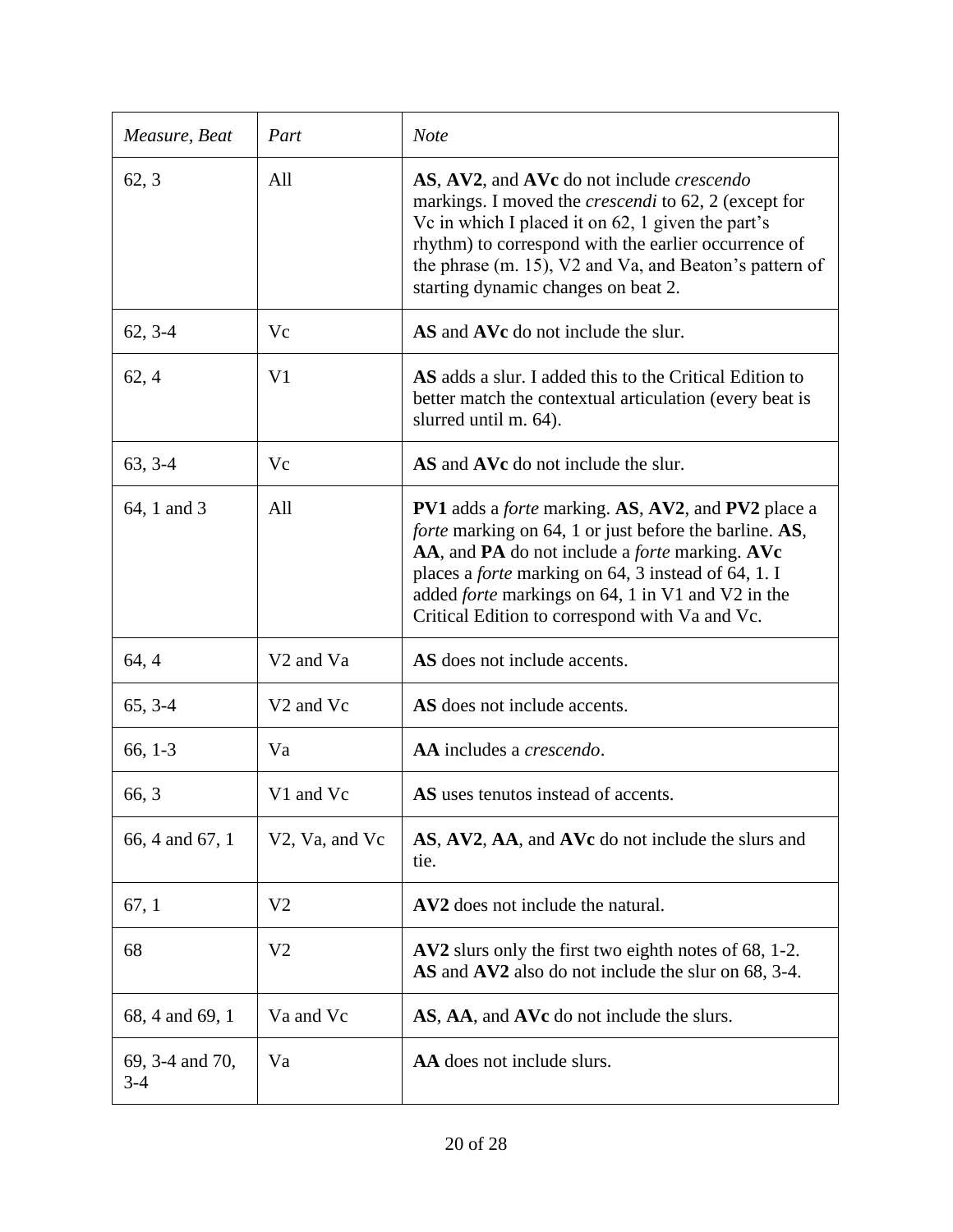| Measure, Beat        | Part                              | <b>Note</b>                                                                                                                                                                                                               |
|----------------------|-----------------------------------|---------------------------------------------------------------------------------------------------------------------------------------------------------------------------------------------------------------------------|
| 70, 3                | V <sub>2</sub>                    | AV2 includes a quarter note on G instead of an eighth<br>note.                                                                                                                                                            |
| 72                   | V <sub>1</sub>                    | AS does not include either the slur or the tie.                                                                                                                                                                           |
| 72, 1                | Vc                                | <b>AS</b> and <b>AVc</b> add a <i>staccato</i> marking. I added a<br>staccato marking in the Critical Edition to correspond<br>with V2 and the earlier occurrence of the section.                                         |
| 73, 1                | V <sub>2</sub>                    | AV2 does not include a <i>staccato</i> marking.                                                                                                                                                                           |
| 73, 2-4 and 74,<br>1 | V <sub>1</sub>                    | <b>PV1</b> and <b>AS</b> extend the slur to 74, 1. Since the<br>difference did not seem to be systematic, I extended<br>the slur to 74, 1 in the Critical Edition as it is similar to<br>mm. 13-15 and practical.         |
| 73, 3-4              | V <sub>2</sub>                    | AS and AV2 do not include the slur.                                                                                                                                                                                       |
| $73, 2-4$            | Va                                | AA does not include the natural on 73, 2 or the slur.                                                                                                                                                                     |
| 73                   | Vc                                | AS and AVc include a dotted whole note on E3, and<br>AS keeps the eighth note on E4 on 73, 1 with a<br>staccato marking. I added the staccato marking to 73,<br>1 in the Critical Edition.                                |
| 74, 1-2              | Vc                                | AVc slurs by the beat instead of slurring both beats<br>together. I added slurs by the beat in the Critical<br>Edition because to correspond with the similar figures<br>in the violins as well as measures 16 and 54-55. |
| 74, 2-4 and 75,      | V <sub>2</sub>                    | AV2 and PV2 extend the slur to the downbeat. I added<br>this to the Critical Edition because it corresponds with<br>similar figures.                                                                                      |
| 75, 2-4 and 76,<br>1 | V <sub>1</sub>                    | AS and PV1 extend the slur to the downbeat. I added<br>this to the Critical Edition because it corresponds with<br>similar figures.                                                                                       |
| $75, 2-4$            | V <sub>2</sub> and V <sub>a</sub> | AS and AV2 do not include the slur on $75$ , 3-4 in V2,<br>and <b>AS</b> and <b>AA</b> do not include the slur on 75, 2-4 in<br>Va.                                                                                       |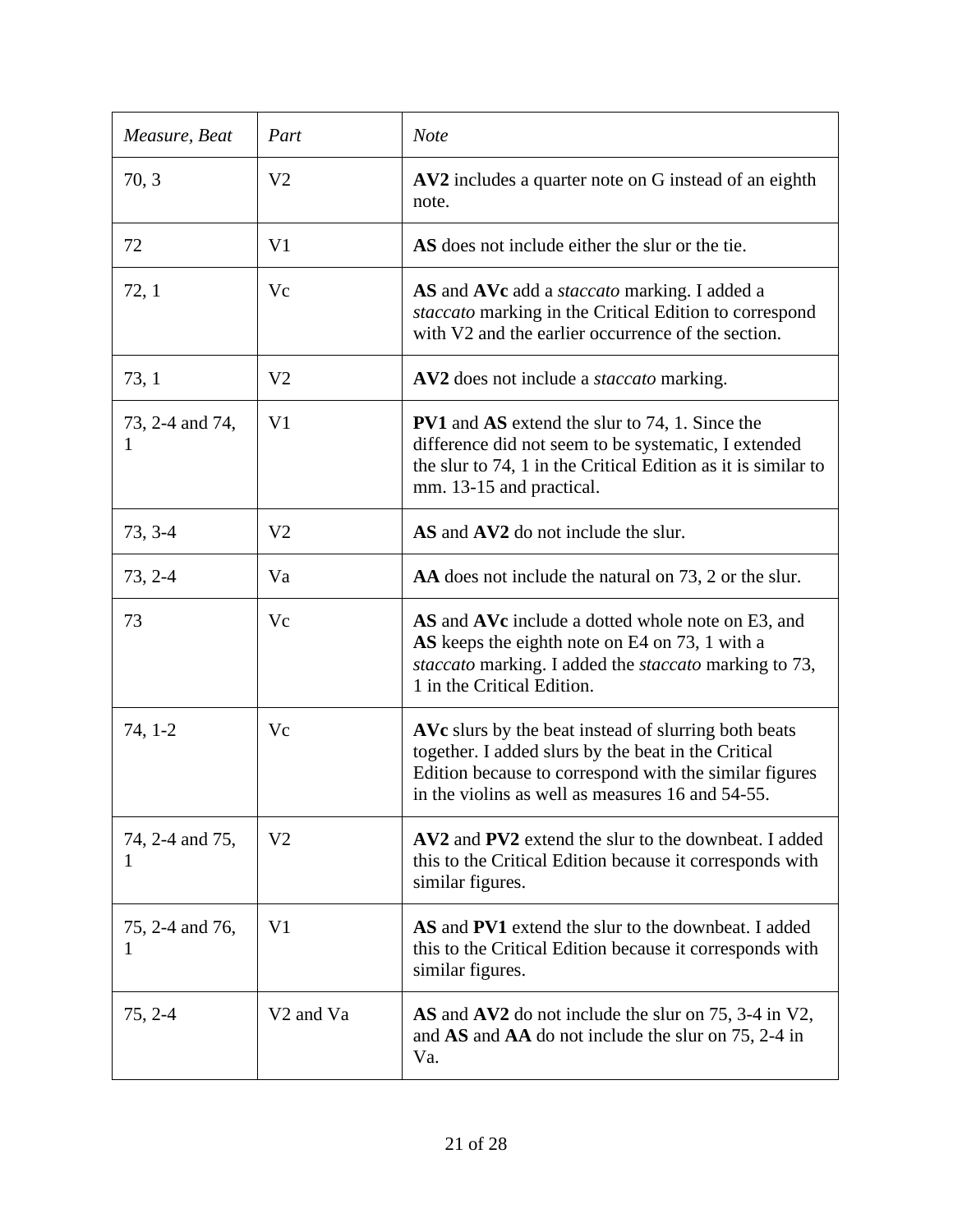| Measure, Beat        | Part           | <b>Note</b>                                                                                                                                                                                                                                                                           |
|----------------------|----------------|---------------------------------------------------------------------------------------------------------------------------------------------------------------------------------------------------------------------------------------------------------------------------------------|
| 78                   | Vc             | AVc slurs by the beat instead of slurring every two<br>beats. The slurs over every two beats were retained in<br>the Critical Edition to correspond with m. 77. This<br>bowing differentiates measures 77 and 78 from<br>measure 75, which does not include straight eighth<br>notes. |
| 79, 1-2              | V <sub>1</sub> | AS does not include the slurs.                                                                                                                                                                                                                                                        |
| 79, 3-4              | Va             | AS and AA do not include the slurs.                                                                                                                                                                                                                                                   |
| 79                   | Vc             | AS and AVc do not include the slurs.                                                                                                                                                                                                                                                  |
| 80 and 81, 1         | V <sub>1</sub> | AS does not include the slur, and PV1 extends the slur<br>to 81, 1. I extended the slur to 81, 1 in the Critical<br>Edition to correspond with other instances of the<br>figure.                                                                                                      |
| 80, 2-4              | Vc             | AS, AVc, and PVc do not include the slur. I removed<br>the slur to correspond with Va.                                                                                                                                                                                                |
| 80, 4                | Va             | <b>AS</b> and <b>AA</b> do not include the natural which cancels a<br>G# earlier in the measure. AS also does not include the<br>slur.                                                                                                                                                |
| 81, 1                | V <sub>1</sub> | Two copies of <b>PV1</b> add an eighth note on E in pencil,<br>and it corresponds with a common pattern of ending on<br>the downbeat. I added the eighth note on E to the<br>Critical Edition.                                                                                        |
| 81, 2-4 and 82,      | Va             | AS and AA extend the slur to 82, 1. I extended the slur<br>in the Critical Edition to follow the common bowing<br>pattern of a measure being slurred with the downbeat<br>of the next.                                                                                                |
| 81, 2-3              | Va and Vc      | <b>AS</b> and <b>AVc</b> do not include the <i>diminuendo</i> marking,<br>and <b>PA</b> places it on 81, 2 instead of 81, 3. I placed the<br><i>diminuendo</i> marking on 81, 2 in the Critical Edition.                                                                              |
| 81, 2-4 and 82,<br>1 | Vc             | AS and AVc add a slur. I added the slur to correspond<br>with Va.                                                                                                                                                                                                                     |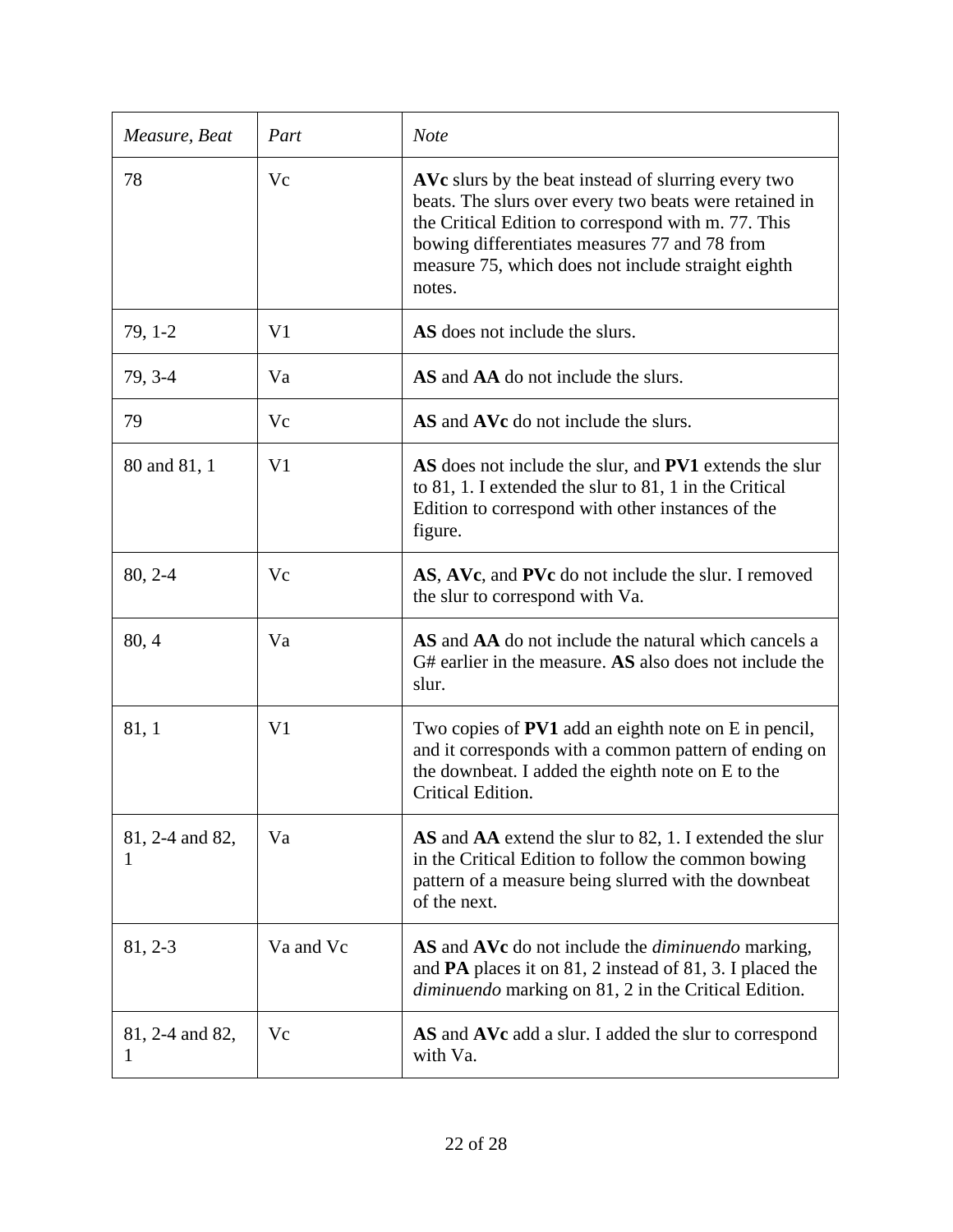| Measure, Beat | Part           | <b>Note</b>                                                                                                                                                                                                                                                                                                                                  |
|---------------|----------------|----------------------------------------------------------------------------------------------------------------------------------------------------------------------------------------------------------------------------------------------------------------------------------------------------------------------------------------------|
| 83, 1         | V <sub>2</sub> | <b>PV2</b> adds a natural as a courtesy accidental, which I<br>added to the Critical Edition. AS and AV2 do not<br>include the <i>cantabile</i> marking.                                                                                                                                                                                     |
| $83, 1-2$     | V1, Va, and Vc | AS does not include <i>piano</i> markings. AA places a<br><i>pianissimo</i> marking on 83, 2.                                                                                                                                                                                                                                                |
| 83            | V <sub>1</sub> | AS slurs the whole measure instead of 83, 2-4.                                                                                                                                                                                                                                                                                               |
| 84, 1-3       | V <sub>1</sub> | <b>AS</b> and <b>PV1</b> slur 84, 1-3 instead of 84, 1-2.                                                                                                                                                                                                                                                                                    |
| 84, 2-3       | V <sub>2</sub> | AV2 does not include the anacrusis to 84, 2 under the<br>slur, and AS slurs by the beat. To correspond with<br>earlier occurrences of the figure (e.g., m. 29 in V1), I<br>included the anacrusis and both beats under the slur in<br>the Critical Edition.                                                                                  |
| 84, 4         | V <sub>1</sub> | AS slurs the beat and includes a dotted quarter note on<br>D instead of E. I added the slur in the Critical Edition<br>to correspond with the slur in V2, as well as to<br>facilitate ending the phrase. I retained the dotted<br>quarter note on E in the Critical Edition based on the<br>contextual harmony and to correspond with m. 92. |
| 84, 4         | V <sub>2</sub> | $AV2$ does not include the quarter note on $C#$ .                                                                                                                                                                                                                                                                                            |
| 84, 3-4       | Va             | AS and AA do not include the slur.                                                                                                                                                                                                                                                                                                           |
| 85 and 86, 1  | V <sub>2</sub> | AV2 and PV2 slur the measure with the downbeat of<br>86. I added the slur in the Critical Edition to<br>correspond with the preceding phrase.                                                                                                                                                                                                |
| 86, 1         | Va and Vc      | AS, AA, and AVc include <i>forte</i> markings. I did not<br>add these to the Critical Edition, as they seem out of<br>place and are not included in the majority of sources.<br>Earlier in the piece, <i>crescendi</i> usually precede forte<br>markings.                                                                                    |
| 86            | Va             | <b>AS</b> and <b>AA</b> do not include a slur. <b>PA</b> includes 86, 1 in<br>the slur. I added the slur over the whole measure to the<br>Critical Edition to correspond with V1 and to facilitate<br>phrasing in m. 87.                                                                                                                     |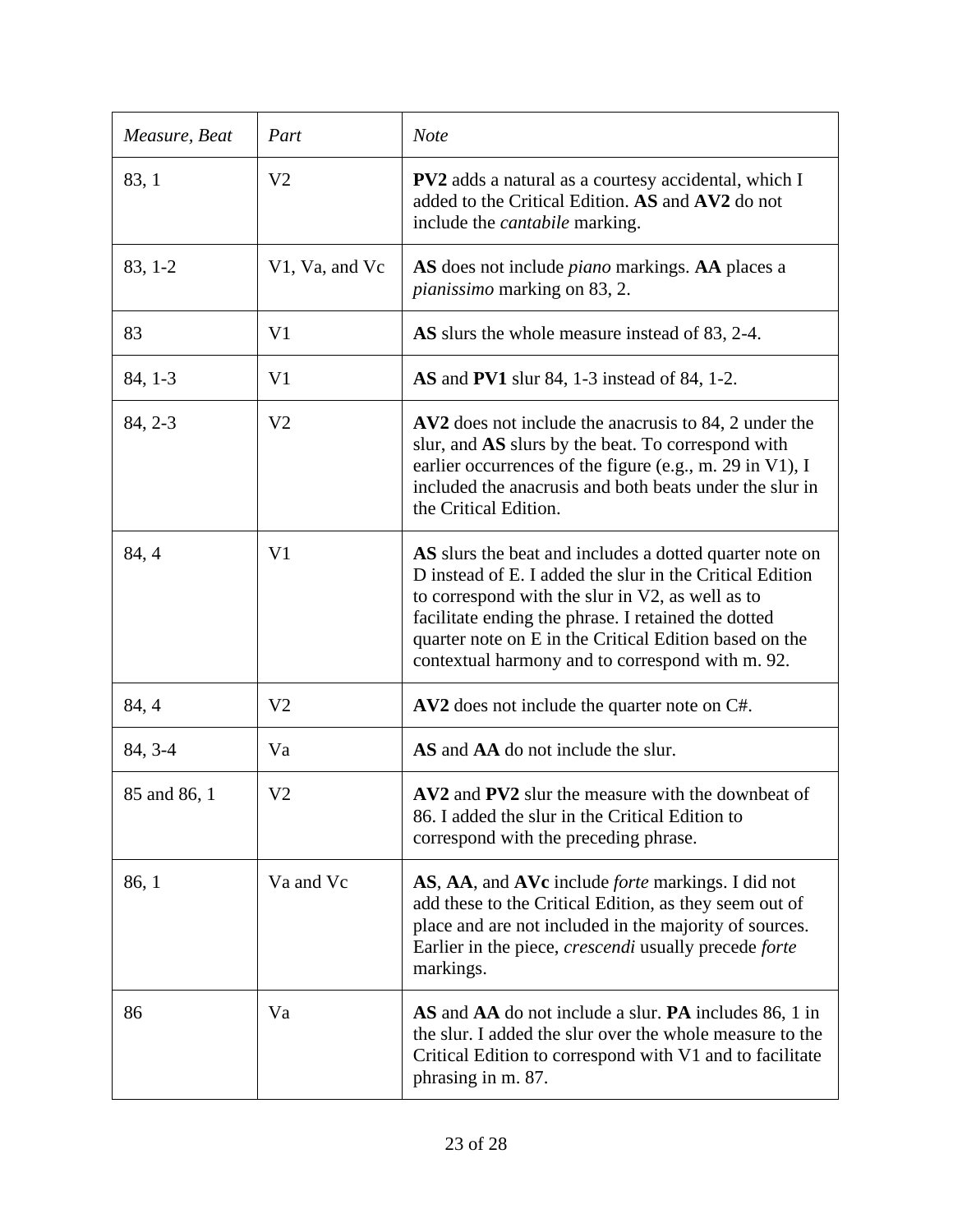| Measure, Beat | Part           | <b>Note</b>                                                                                                                                                                                                                |
|---------------|----------------|----------------------------------------------------------------------------------------------------------------------------------------------------------------------------------------------------------------------------|
| $87, 1-3$     | Va             | AA slurs all three beats.                                                                                                                                                                                                  |
| $87, 2-4$     | V <sub>1</sub> | AS includes two slurs over 87, 2-3 and 4 instead of<br>over 87, 2-4. I added two slurs on 87, 2 and 3-4 to<br>correspond with similar figures in the other parts.                                                          |
| 87-90         | Vc             | AVc does not include these measures.                                                                                                                                                                                       |
| $87, 2 - 4$   | Vc             | AS does not include the slur.                                                                                                                                                                                              |
| 88            | Vc             | AS slurs the whole measure.                                                                                                                                                                                                |
| 88, 1         | V <sub>2</sub> | AS and PV2 add a slur. I added this in the Critical<br>Edition to correspond with m. 87 and similar figures in<br>the other parts.                                                                                         |
| 89            | Vc             | AS slurs the whole measure.                                                                                                                                                                                                |
| 89, 1         | Va             | <b>AA</b> and <b>PA</b> include a quarter note on A instead of B. I<br>changed the note to A in the Critical Edition to<br>correspond with the prevailing harmony (F#-A) and<br>match the repeated notes in Vc on 89, 1-2. |
| 89, 3-4       | V <sub>2</sub> | <b>AS</b> does not include the <i>crescendo</i> . I removed it from<br>the Critical Edition as it seems out of place and is not<br>mirrored in the other parts.                                                            |
| 90            | Va             | AS slurs the whole measure, and AA includes no<br>slurs.                                                                                                                                                                   |
| 90, 3-4       | V <sub>2</sub> | AS and PV2 do not include the <i>diminuendo</i> marking. I<br>removed the <i>diminuendo</i> in the Critical Edition<br>because it seems out of place and is not mirrored in the<br>other parts.                            |
| 91            | Va             | AA slurs the whole measure.                                                                                                                                                                                                |
| 92            | Va             | <b>AS</b> and <b>AA</b> do not include the slur.                                                                                                                                                                           |
| 92, 3-4       | V <sub>1</sub> | AS slurs only 92, 4. I changed this in the Critical<br>Edition to correspond with m. 84.                                                                                                                                   |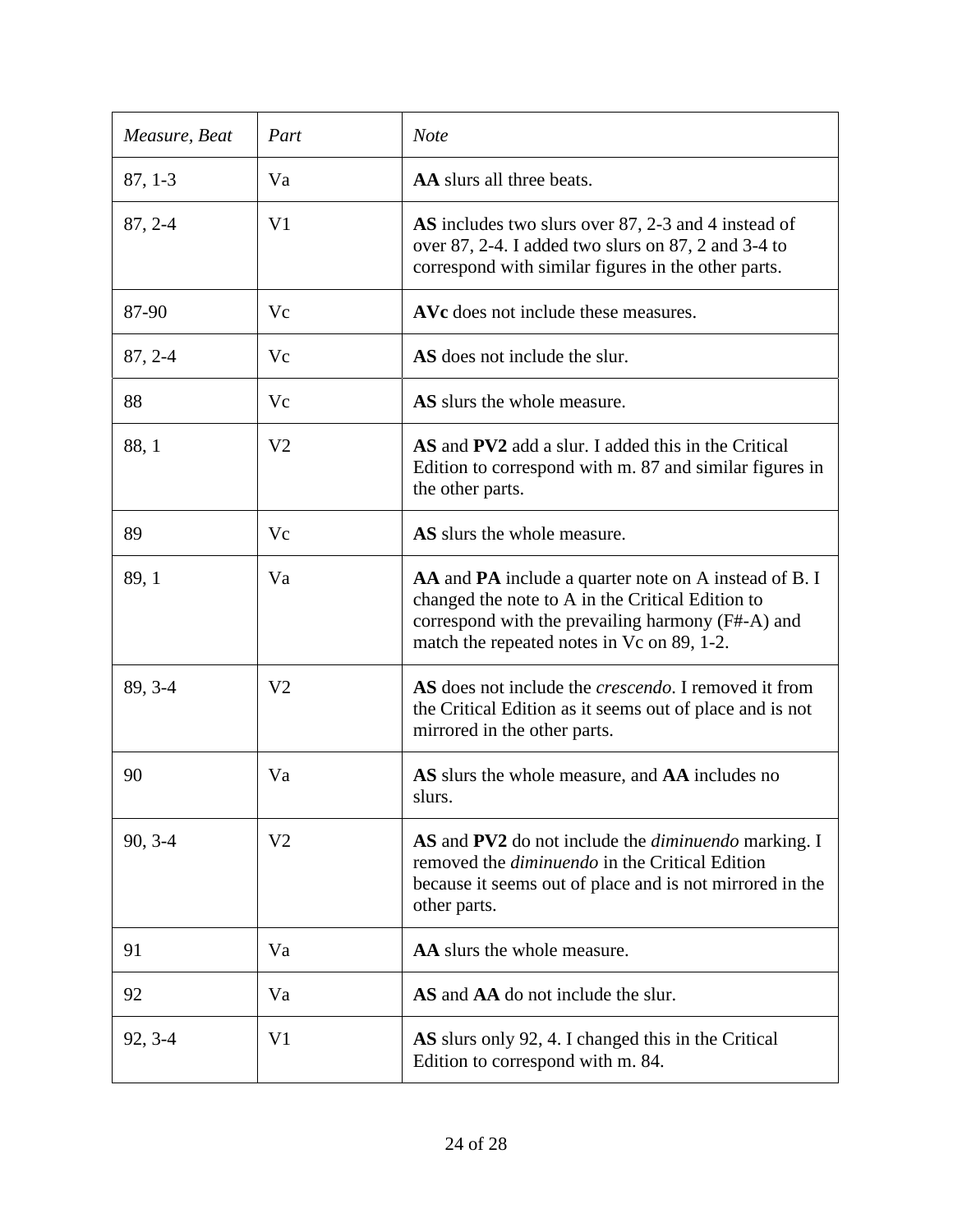| Measure, Beat | Part           | <b>Note</b>                                                                                                                                                                           |
|---------------|----------------|---------------------------------------------------------------------------------------------------------------------------------------------------------------------------------------|
| $92, 2-4$     | V <sub>2</sub> | AS and PV2 slur by the beat, and AV2 adds a slur on<br>92, 4. I retained the slur over 92, 2-3 and added a slur<br>to 92, 4 in the Critical Edition to correspond with<br>measure 86. |
| 93 and 94, 1  | V <sub>2</sub> | AV2 adds a slur. I added the slur to the Critical Edition<br>to correspond with earlier occurrences of the figure.                                                                    |
| 94            | Vc             | AS does not include any slurs, AVc slurs by the beat,<br>and <b>PVc</b> includes only the slur on 94, 1.                                                                              |
| 95, 1         | Vc             | AS and AVc do not include the <i>crescendo</i> marking.                                                                                                                               |
| $95, 1-2$     | Vc             | AVc slurs both beats together.                                                                                                                                                        |
| 95, 3         | Va             | AA does not include the <i>crescendo</i> marking.                                                                                                                                     |
| 96, 1         | Vc             | AS and AVc do not include the <i>crescendo</i> marking.                                                                                                                               |
| 96, 2         | V <sub>1</sub> | <b>PV1</b> adds a <i>crescendo</i> marking. I added the <i>crescendo</i><br>to the Critical Edition to correspond with the other<br>parts.                                            |
| 96, 2         | Vc             | AS does not include the slur.                                                                                                                                                         |
| 96, 3-4       | Va             | AA does not include the <i>crescendo</i> marking on 96, 3.<br>AS does not include the slur on 96, 4.                                                                                  |
| $97, 1-2$     | Va             | AS and AA slur by the beat.                                                                                                                                                           |
| 97, 1-2       | Vc             | AS does not include the slurs. AS and AVc do not<br>include the <i>crescendo</i> marking.                                                                                             |
| 97, 2         | V <sub>1</sub> | AS does not include the <i>crescendo</i> marking.                                                                                                                                     |
| 97, 3         | Vc             | AS and AVc added a sharp. I added the sharp in the<br>Critical Edition to correspond with the G# in Va on 97,<br>2 and to complete the E major chord.                                 |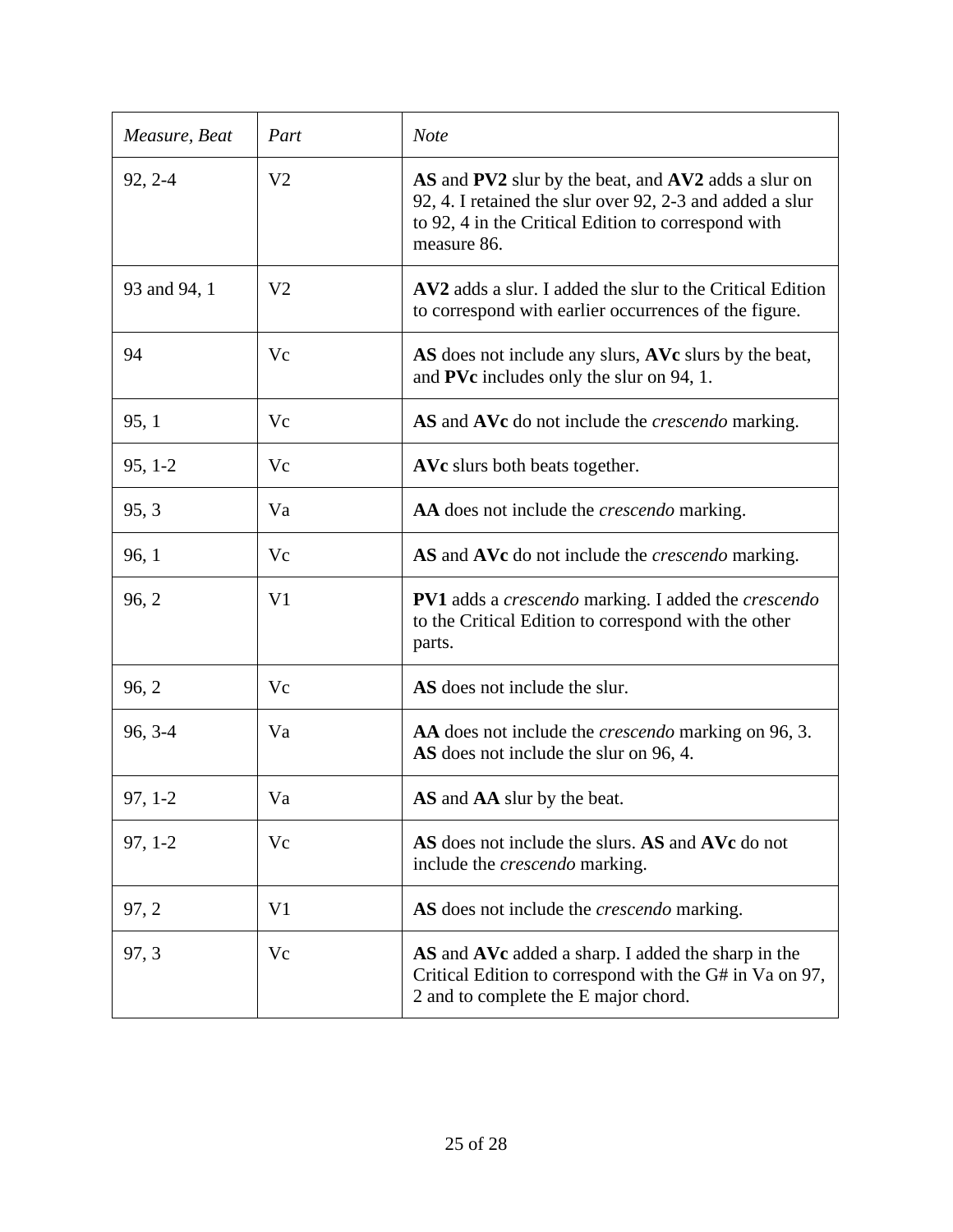| Measure, Beat       | Part           | <b>Note</b>                                                                                                                                                                                                               |
|---------------------|----------------|---------------------------------------------------------------------------------------------------------------------------------------------------------------------------------------------------------------------------|
| 98, 2-3             | All            | AS, AV2, and AA do not include <i>crescendo</i> markings<br>in V1, V2, and Va. AVc adds a <i>crescendo</i> marking. I<br>added the <i>crescendo</i> markings on 98, 2 to build toward<br>the <i>fortissimo</i> in m. 104. |
| 99                  | V <sub>2</sub> | It is unclear whether the eighth notes on A are<br>scratched out in AS.                                                                                                                                                   |
| $100, 2-3$          | Vc             | AS includes accents. AVc includes an accent on 100,<br>2. No sources include an accent on 100, 4.                                                                                                                         |
| $101, 3-4$          | Vc             | AVc adds a sharp on $101$ , 3 and a natural on $101$ , 4. I<br>added the accidentals to the Critical Edition to<br>complete the extension of the second inversion tonic<br>triad chord in A minor.                        |
| 103                 | V <sub>1</sub> | AS does not include the slur.                                                                                                                                                                                             |
| 104, 1              | All            | AS, AV2, AA, and AVc do not include the <i>fortissimo</i><br>markings.                                                                                                                                                    |
| 105, 3              | Va             | AS and AA omit the sharp.                                                                                                                                                                                                 |
| $106, 2-4$          | All            | AS does not include the <i>staccato</i> markings. AV2, AA,<br>and AVc include a slur over the three beats and no<br>staccato markings. The slur in AV2 is scribbled out<br>with pencil.                                   |
| 107                 | V1 and Vc      | AS scratched out an eighth note on E on 107, 3 in V1,<br>and added then scratched out eighth notes on E on 107,<br>$2-4$ in Vc.                                                                                           |
| 108, 1              | Vc             | AS includes an eighth-note double-stop on E.                                                                                                                                                                              |
| 108, 3-4 and<br>109 | All            | AS, AV2, AA, and AVc do not include this measure<br>and a half.                                                                                                                                                           |
| 109                 | All            | PV1, PV2, PA, and PVc include fermatas on the final<br>chord. I added the fermatas to the Critical Edition since<br>the majority of sources agree on them.                                                                |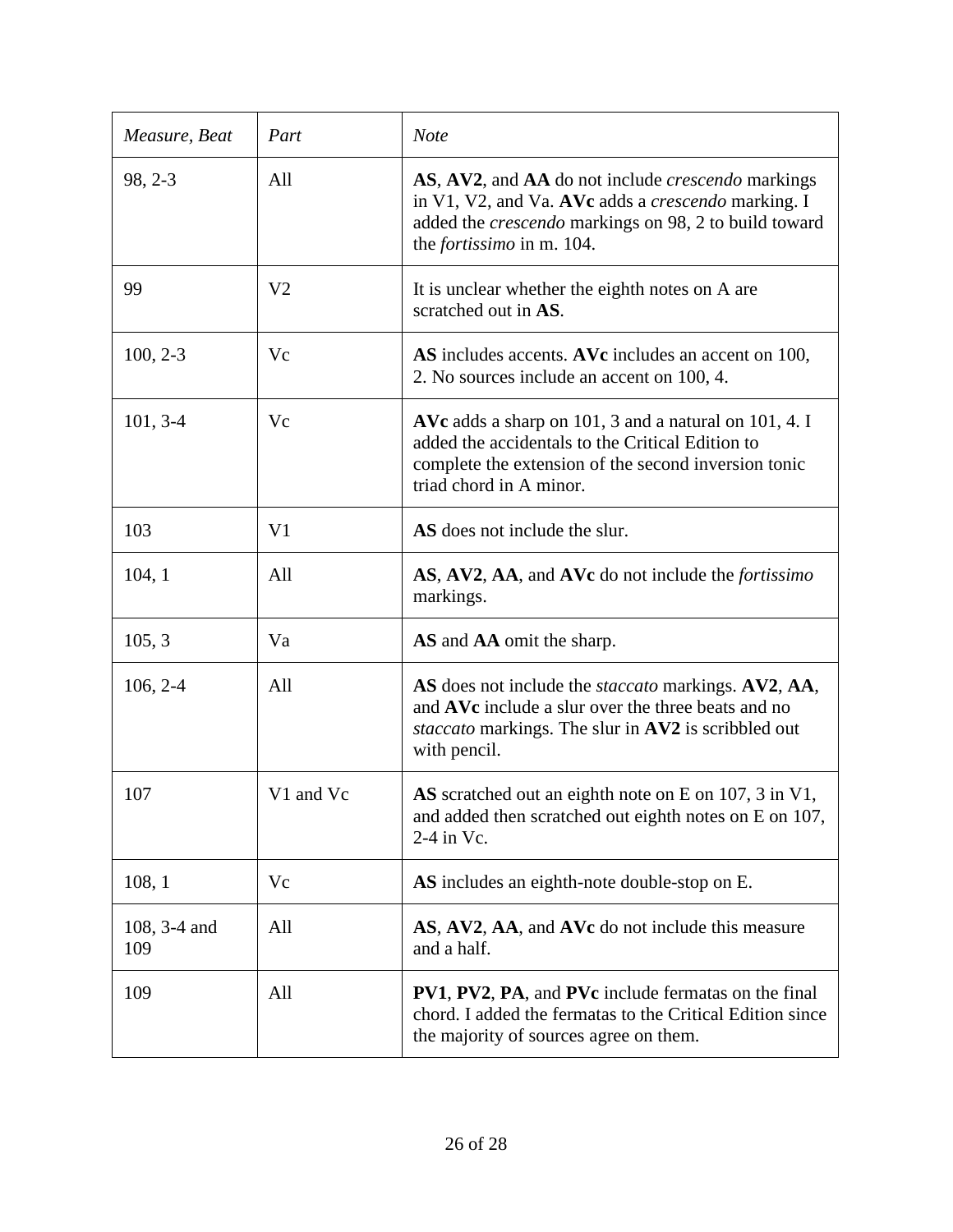# **Bibliography**

- *A Hundred Years of Music in America*. Edited by W. S. B. Mathews. Chicago: G. L. Howe, 1889. Accessed through Google Books.
- "Amy Marcy Beach." *Encyclopaedia Britannica*. Last modified 1 September 2021. https://www.britannica.com/biography/Amy-Marcy-Beach
- Beaton, Isabella. *Quatuor pour Instruments à Cordes*. Autograph score and parts. The Isabella Beaton Papers, Grinnell College Special Collections and Archives. In processing.
- Beaton, Isabella. *Quatuor pour Instruments à Cordes*. Published score and parts. Paris: A. Chaimbaud & Cie, 1898-1899. The Isabella Beaton Papers, Grinnell College Special Collections and Archives. In processing.

A. Chaimbaud was the printer, and Schnéklüd was the autographer.

Cha, Jee-Weon. Email correspondence with author. 8 December 2021.

- FitzPatrick, Edward John, Jr. "The Music Conservatory in America." PhD diss., Boston University, 1963. Accessed through OpenBU, Boston University Libraries, https://open.bu.edu/handle/2144/29116
- *Francesco Cavalli: Scipione Affricano: Dramma per musica by Nicolò Minato (Venice 1664)*. Ed. Brown, Jennifer Williams and Sara Elisa Stangalino. Kassel: Bärenreiter, 2021.

I used this critical edition as a model for my own.

- "Funeral Rites Miss Isabella Beaton, Tues." *Grinnell Register*. 24 January 1929. Drake Community Library Archive Obituaries.
- Grier, James. *The Critical Editing of Music: History, Method, and Practice*. Cambridge: Cambridge University Press, 1996.

Isabella Beaton Papers, The. Grinnell College Special Collections and Archives. In processing.